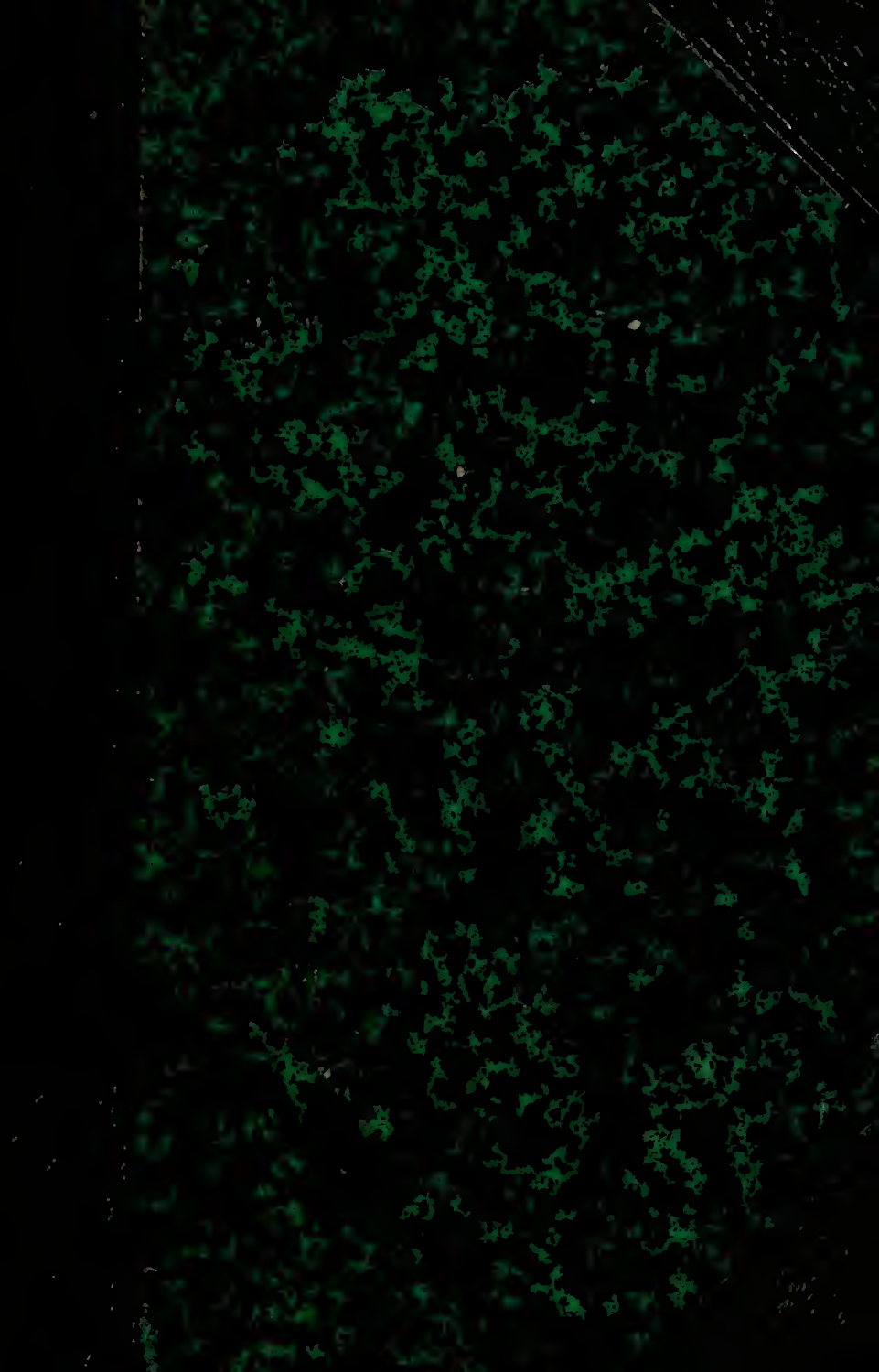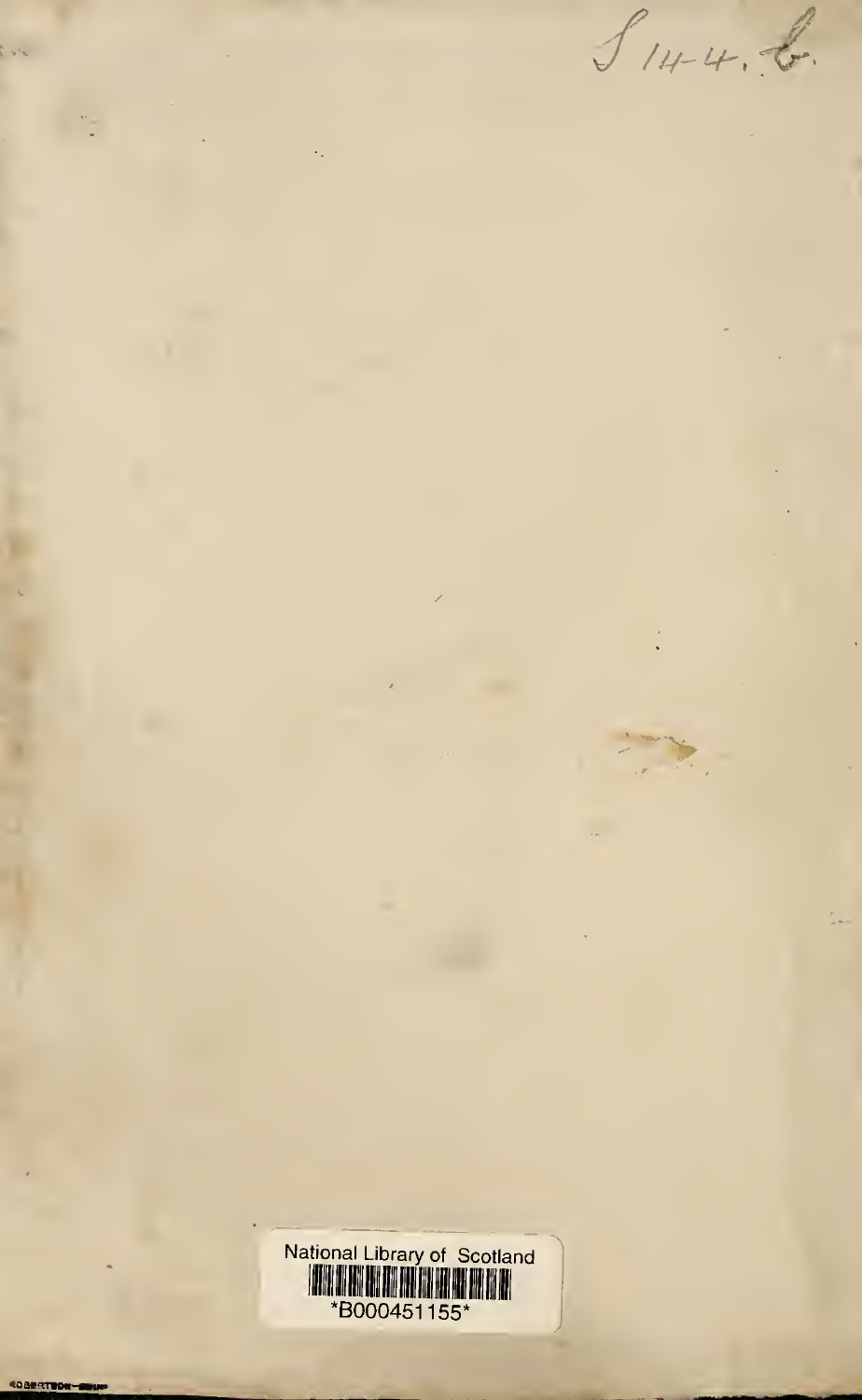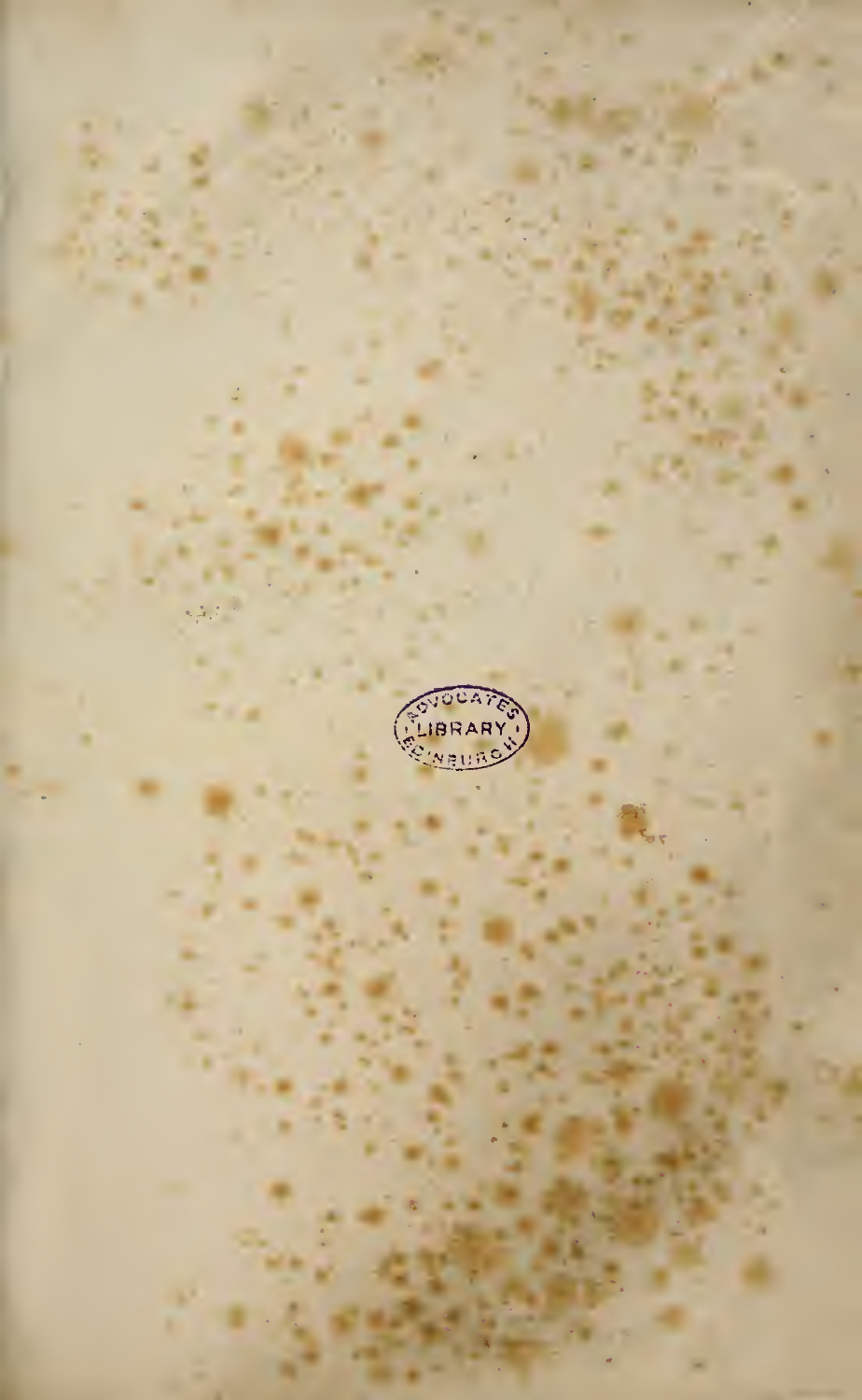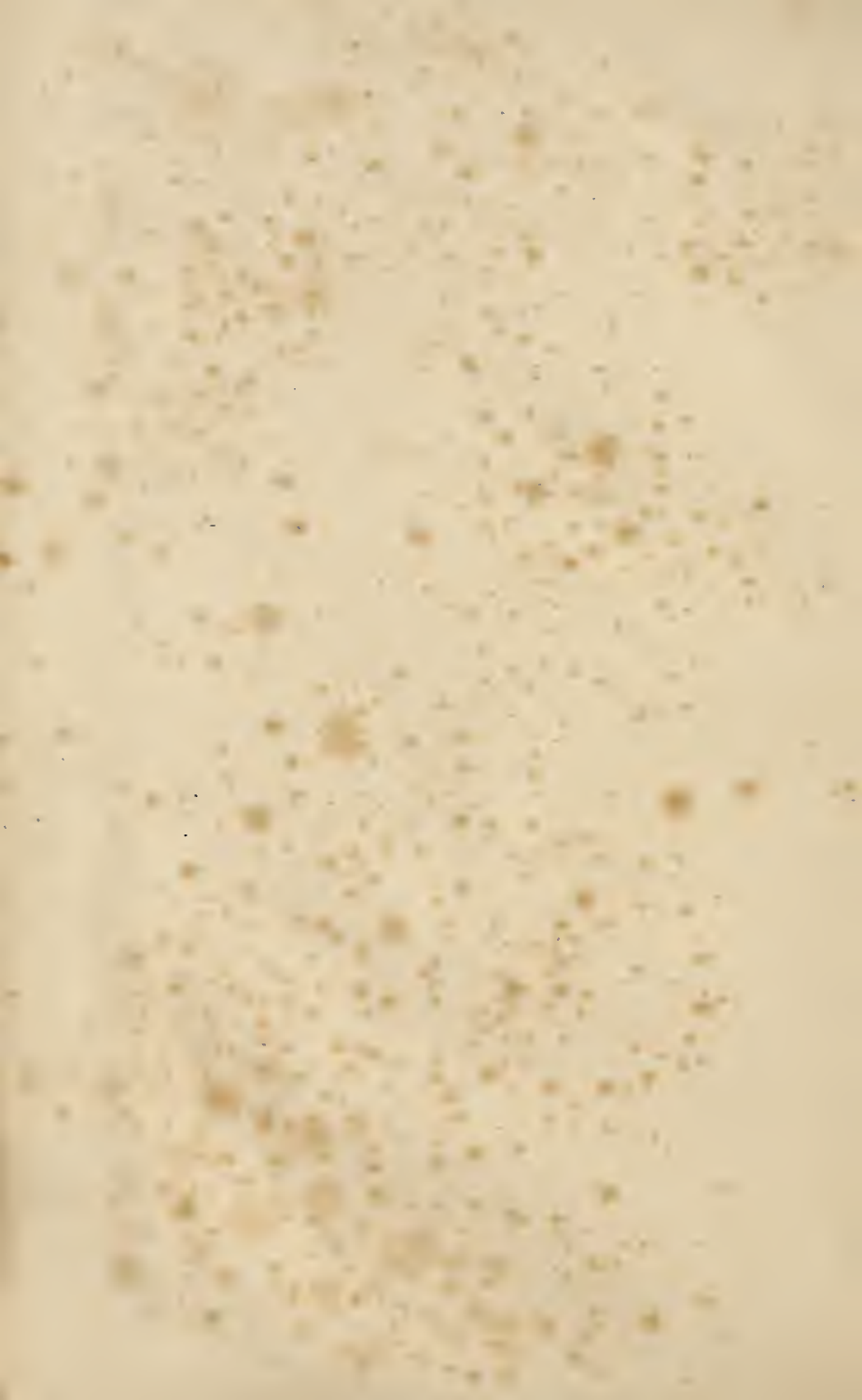# LT.-COL.

## OTHO HAMILTON

# **OF**

## OLIYESTOB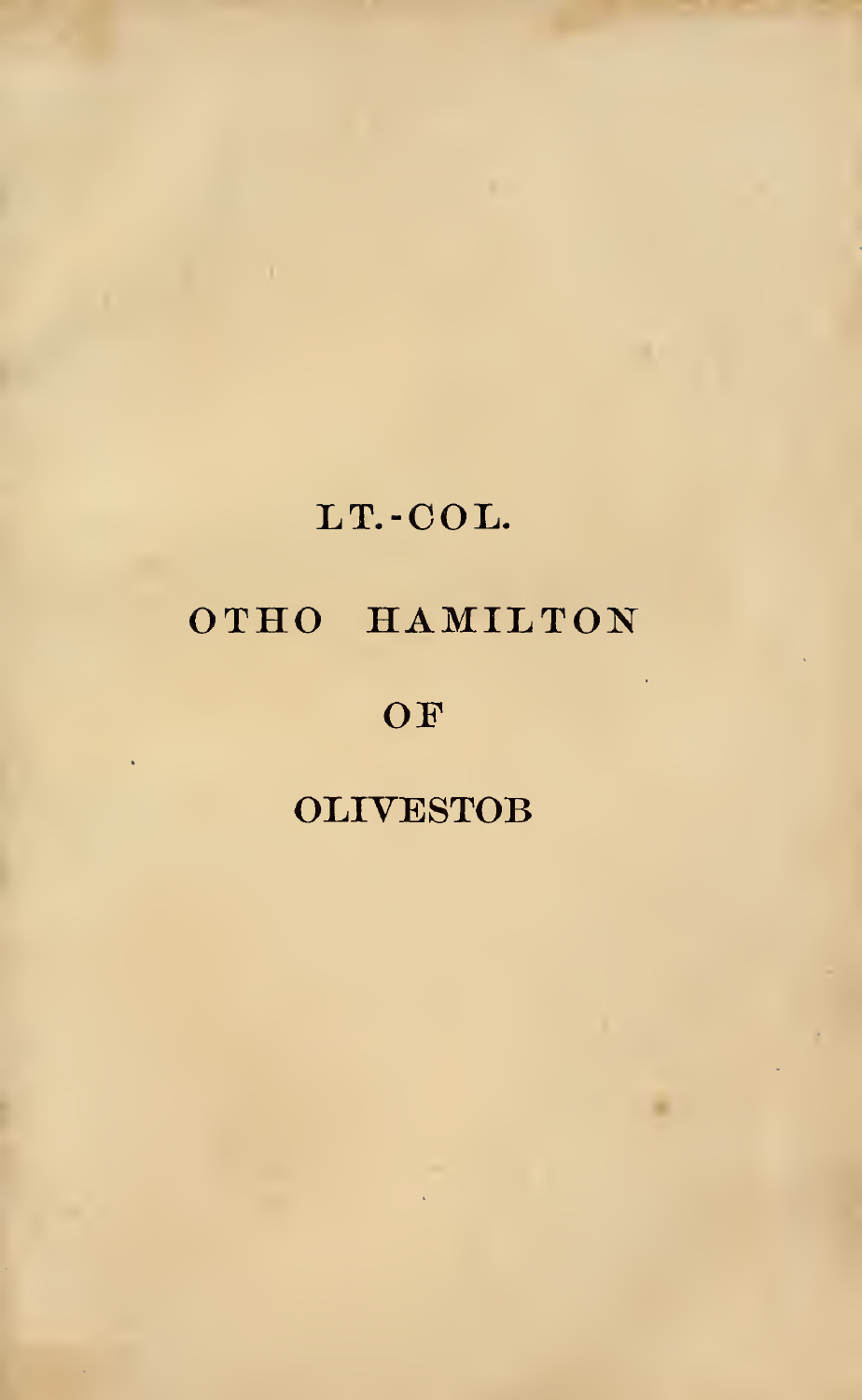Digitized by the Internet Archive in 2012 with funding from National Library of Scotland

http://www.archive.org/details/ltcolothohamiltnOOeato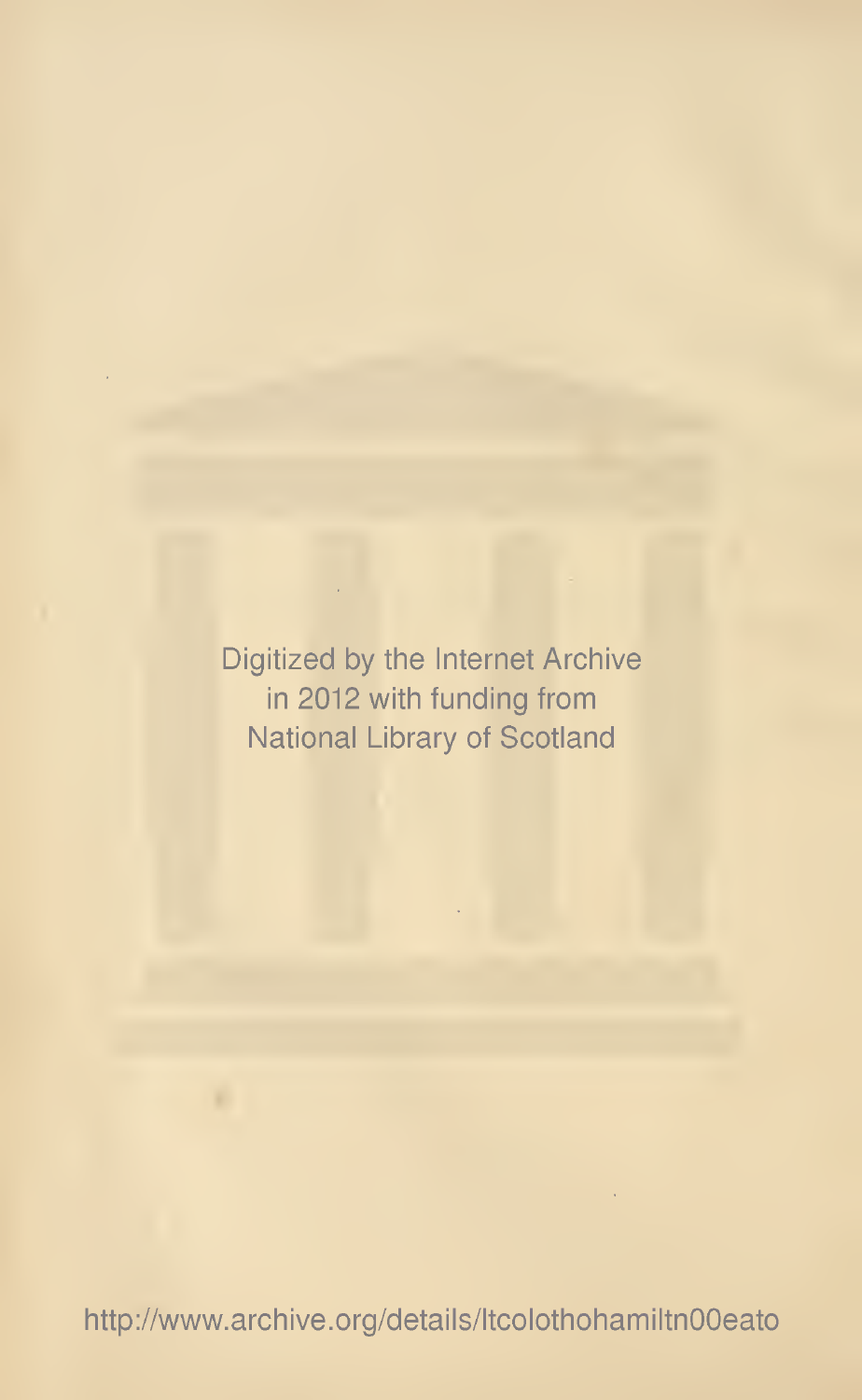### To the Memory of My Mother

 $\bullet$ 

### Anna Augusta Willoughby Hamilton Eaton

### ( Youngest Daughter of Otho Hamilton)

<sup>I</sup> DEDICATE THIS BRIEF RECORD

OF

#### Eminent Military Service

by

#### members of her famity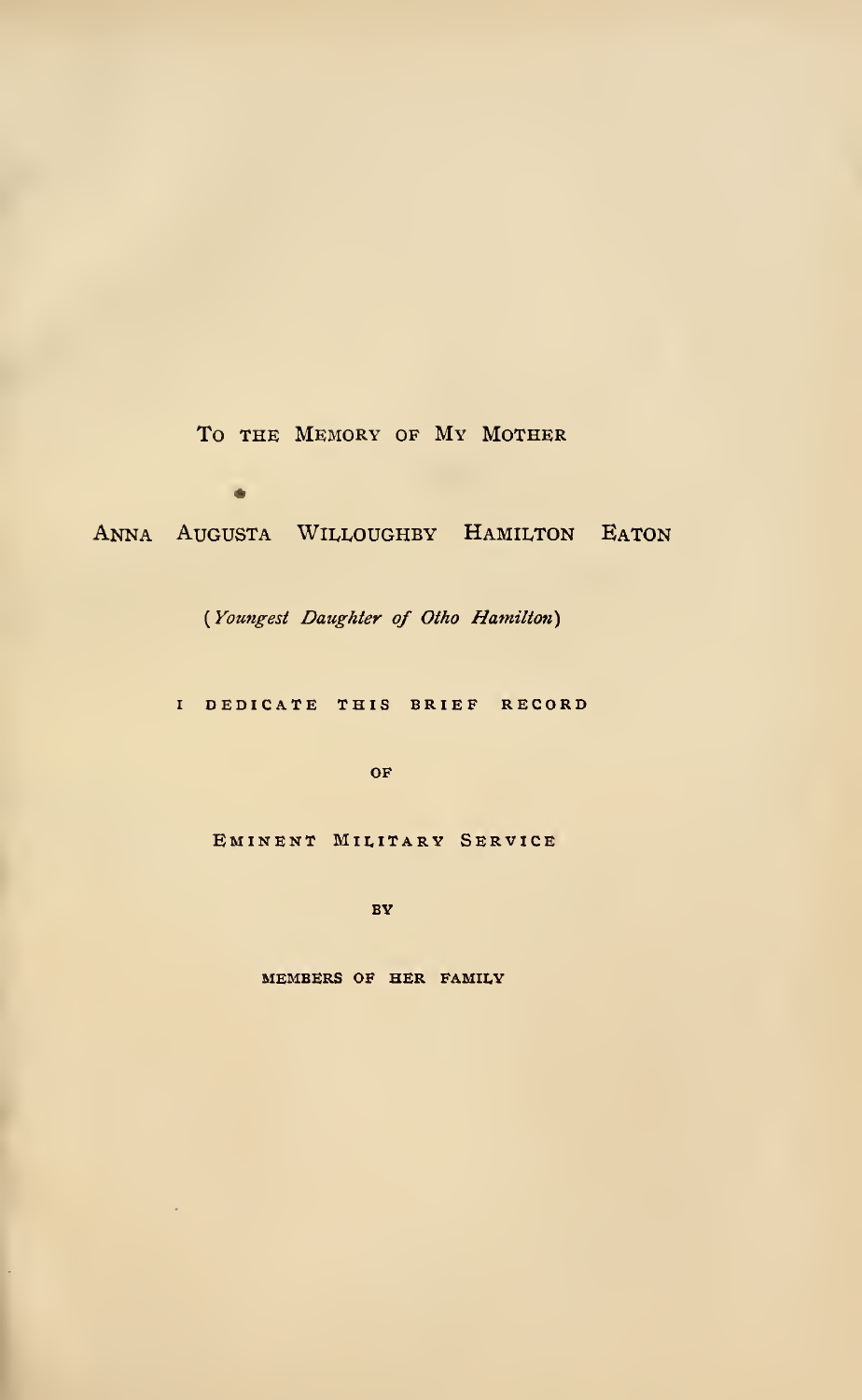#### PRESS OF J. R. FINDLAY, 211 BRUNSWICK ST., HALIFAX, N. S.

and the state of the

 $\mathcal{L}(\mathcal{L})$  and  $\mathcal{L}(\mathcal{L})$  . Then

**Contract Contract Contract Contract** 

**Contractor** 

 $\mathcal{L}(\mathcal{A})$  and  $\mathcal{L}(\mathcal{A})$  . In the  $\mathcal{L}(\mathcal{A})$  $\mathcal{L}=\mathcal{L}(\mathcal{K})$  .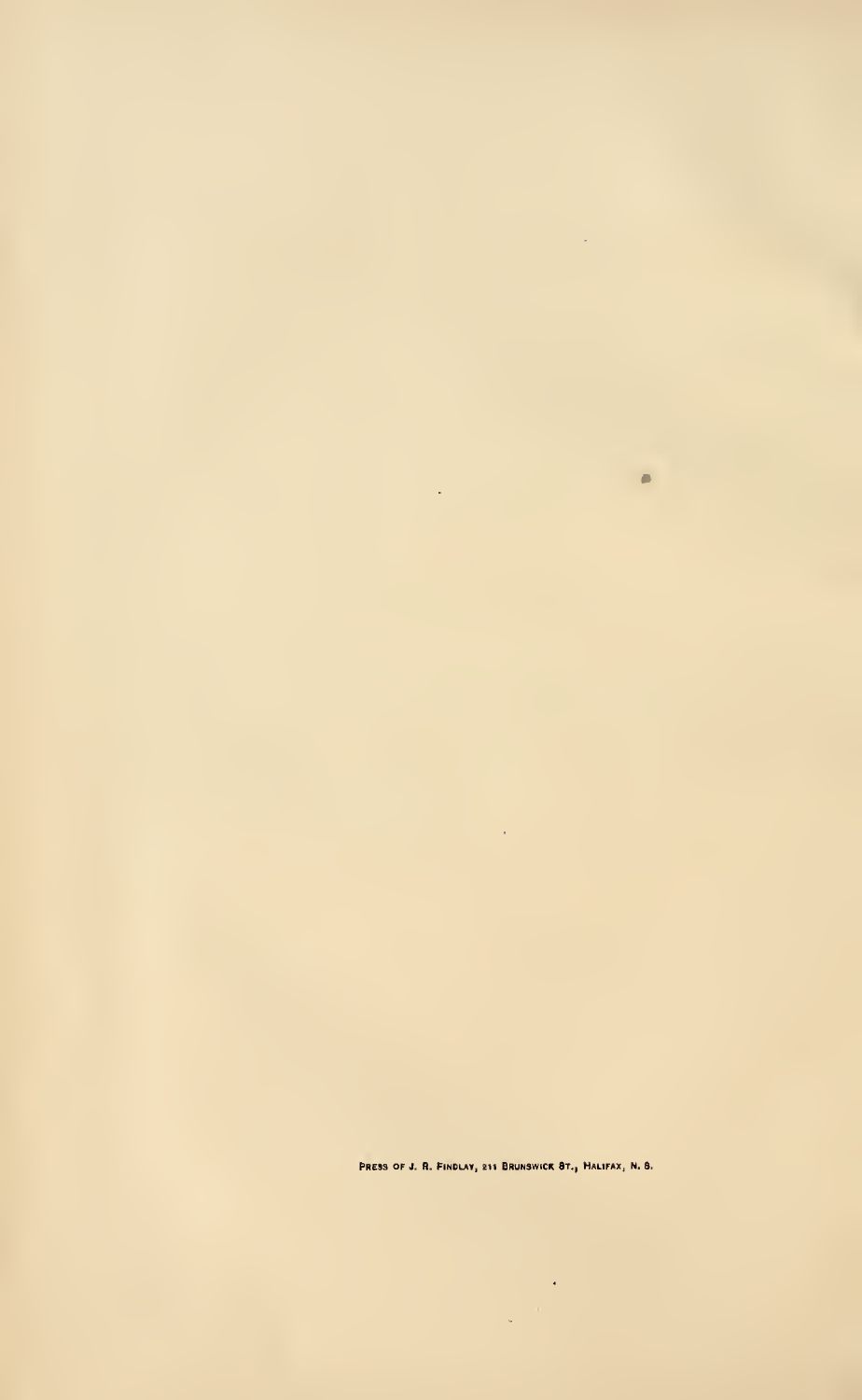# LT.-COL. OTHO HAMILTON OF OLIVESTOB

X

LIEUTENANT-GOVERNOR OF PLACENTIA, LIEUTENANT-COLONEL IN THE ARMY, MAJOR OF THE 40TH REGIMENT OF FOOT, MEMBER OF THE NOVA SCOTIA COUNCIL FROM 1731 TO 1744

His Sons, Captain John and Lieutenant-Colonel OTHO HAMILTON, 2xD, AND HIS GRANDSON, Sir Ralph Hamilton, Kt.

**BY** 

rev. arthur wentworth hamilton eaton, b. a.

AUTHOR OF

'THE CHURCH OF ENGLAND IN NOVA SCOTIA AND THE TORY CLERGY OF THE REVOLUTION," "THE NOVA SCOTIA EATONS," "THE OLIVESTOR HAMILTONS," "THE ELMWOOD EATONS," "THE HAMILTONS OF DOVER AND BERWICK," " WILLIAM THORNE AND SOME OF HIS DESCENDANTS," "THE FAMILIES OF EATON-SUTHERLAND, LAYTON-HILL," "THE COCHRAN-INGLIS FAMILT OF HALIFAX," AC, AC.

### HALIFAX, N. S. C. H. Ruggles & Go.

1889

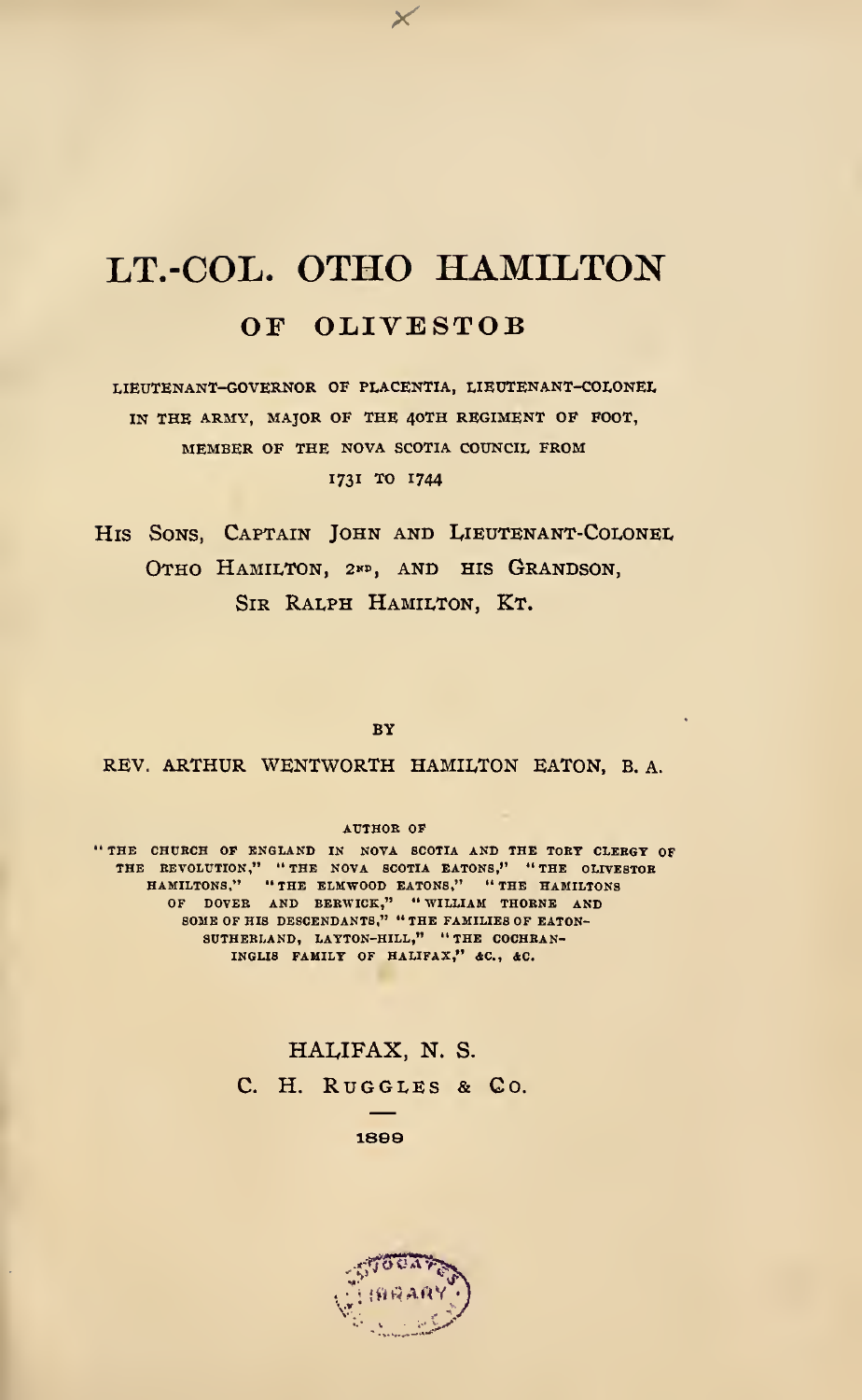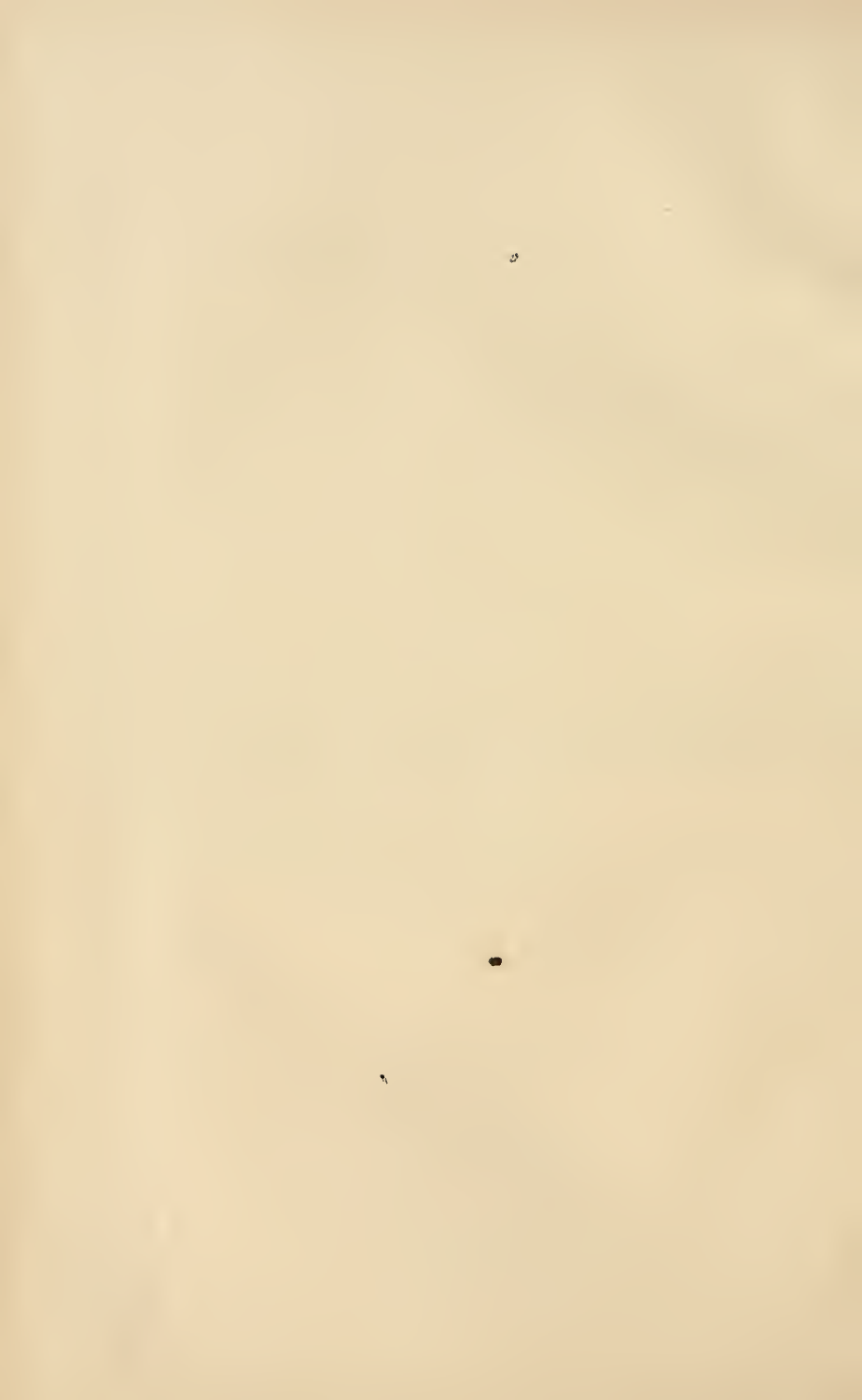### LT.-COL. OTHO HAMILTON

BORN ABOUT 169O. DIED FEBRUARY 26, 1770

The person most conspicuous in the capture of Port Royal in Acadia from the French, in 1710, was Francis Nicholson, a Scotchman, who has the honour of having been successively governor of a greater number of provinces than any other man known in history. Actively associated with him in this enterprise was Colonel Samuel Vetch, "the son of a godly minister in the Grass Market," Edinburgh, to whom undoubtedly belongs even more honour in the final reduction of Port Royal than to Nicholson, himself. In McVicar's historical sketch of Annapolis Royal, the story of the prolonged efforts made by the neighbouring New England colonists to induce the British Government to send troops from England to capture the fort, will be found in detail. In these efforts both Nicholson and Vetch were the active agents of the New England people, and in response to their personal appeals, and under their conduct, a fleet was at last sent out to Boston in the summer of 1710, to join the colonists in an attack on Port Royal. On the fifth of October the force actually appeared before the town, on the ninth the troops landed from the transports, and on the tenth the surrender was completed, the French Governor, Subercase, and his faithful soldiers marching out, and the English General, Nicholson, formally receiving the keys.

Among the recruits who came to Boston with Nicholson and Vetch was Otho Hamilton, the youngest son of Colonel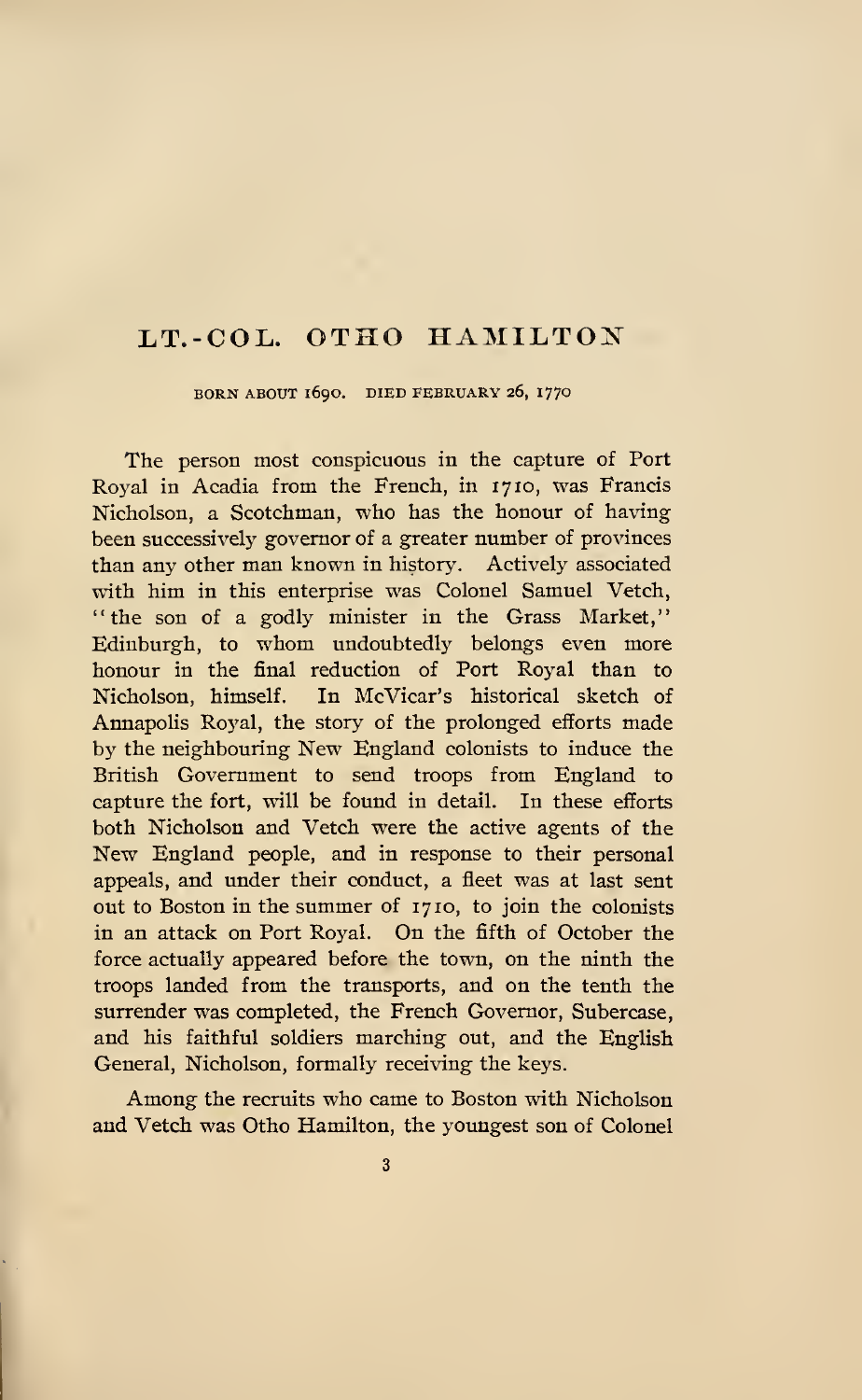Thomas Hamilton, of Edinburgh, and his wife Grizel (Hamilton), people of high standing in the Scottish capital. In early life Colonel Thomas Hamilton, of the Olivestob branch of the Hamilton family, had entered the Swedish army, where he attained the rank of Captain, but later, returning to Scotland, had adopted civil life, and had become an influential citizen of Edinburgh. When the Edinburgh Regiment was raised in the Revolution of 1688, however, he was made its lieutenant-colonel. The Olivestob branch of the Hamilton family took its name from the estate owned by it in East Lothian, the word Olivestob being a transformation of the words Holy Stop, the place where the host formerly stopped in its procession from Preston to the Cistercian abbey of Newbattle, near by. Olivestob House is now called Bankton, and its location is near the Preston station, and a very short distance from the well known East Lothian village of Prestonpans. A careful monograph on this branch of the Hamilton family was published in 1893, and will be found in the leading libraries at home and abroad. By that sketch it may be seen that the family is noted as having supplied many sons to the British army, and that the career of Major Otho Hamilton, which we are here about to trace, was strictly in pursuance of long established family traditions. The mother of Major Otho, as we have seen, was Grizel Hamilton. She was a daughter of James Hamilton of Westport and his wife Anna, who was a daughter of Sir Patrick Hamilton of Little Preston, a brother of Thomas Hamilton, first Earl of Haddington. His paternal grandfather was John Hamilton of Edinburgh and his grandmother, Anna Elphinstone, a daughter of James Elphinstone of Innerdovat in Fife, and a granddaughter of Alexander, second Lord Elphinstone, who fell at the Battle of Pinkie in 1548.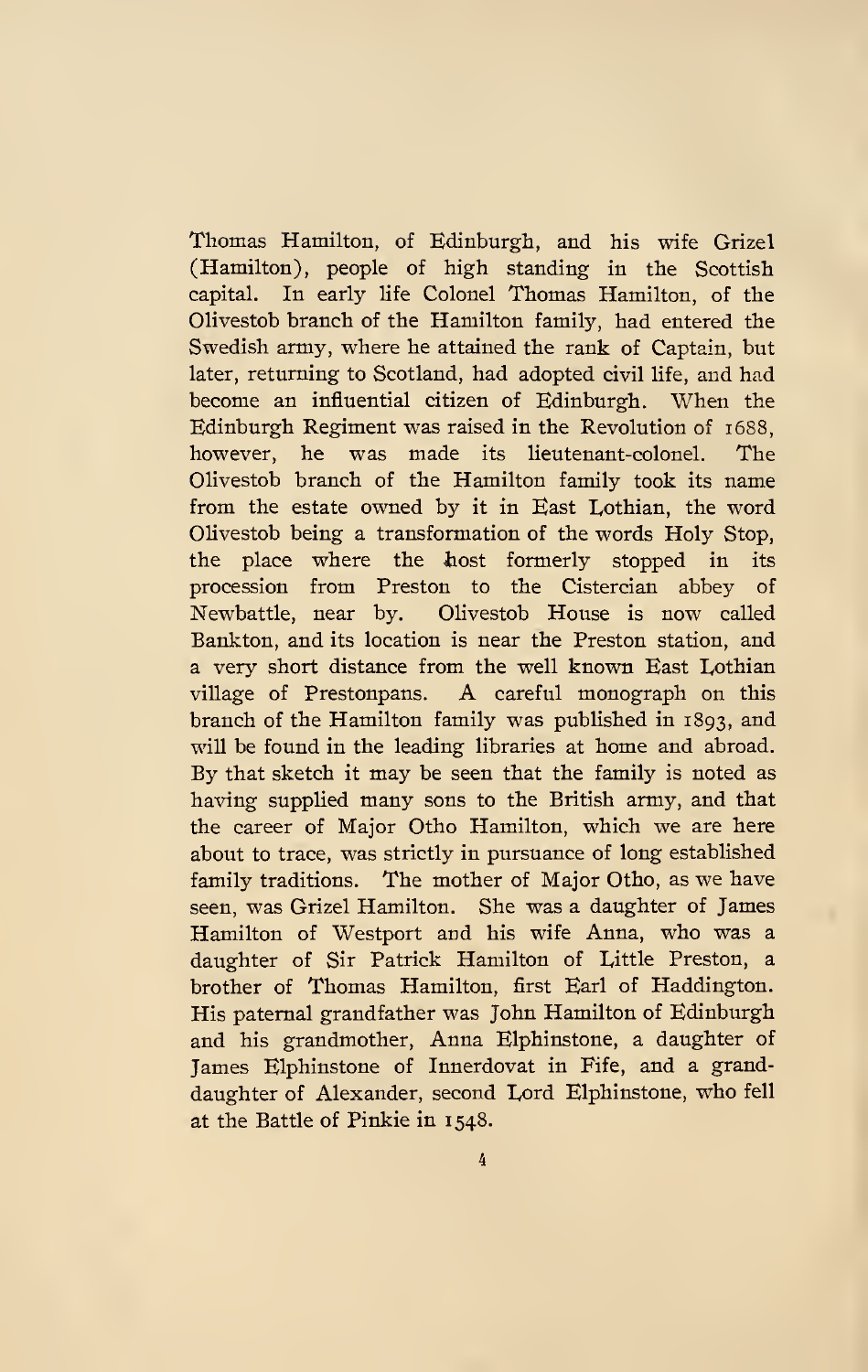Of Otho Hamilton's baptism the register of the old Cathedral parish of Edinburgh makes no mention, though the baptisms of six of his father's twelve children are there recorded. His birth, however, must have occurred about 1690, and his boyhood was probably spent in his native city. In  $1710$  he joined the force embarking for the new world, and the records in the War Office give the date of his Ensign's commission as June 16th. In 1714 he was Ensign in Captain J. Williams' independent company at Annapolis, the company containing besides these two commissioned officers, three sergeants, three corporals, three drummers, and thirty-three men. On the 31st of December, 1714, Captain Williams' company swore allegiance to King George the First, and on the 10th of January, 1715, Ensign Hamilton also took the oath, one of the witnesses thereto being Dr. William Skene, another Scotchman, who was appointed army surgeon at Annapolis May 12, 1746, and so remained until February 7, 1757. when Dr. William Catherwood succeeded him. In 1717 the four independent companies at Annapolis and four independent companies at Placentia in Newfoundland, with two additional companies, were formed into one regiment and named the 40th, the first colonel of which, Richard Philipps, afterward Governor of Nova Scotia, received his commission August 25, 1717. This regiment, which Murdoch, the historian of Nova Scotia, says it was intended to increase to eight hundred and fifteen men, the complement of an English marching regiment, according to records in the Nova Scotia archives now numbered including officers, four hundred and forty-five men. Succeeding Philipps in the colonelcy of the 40th were  $\text{Sir}$ <sup>1</sup> Edward Cornwallis, March 13, 1752, and Col. Thomas Hopson, March 4, 1754.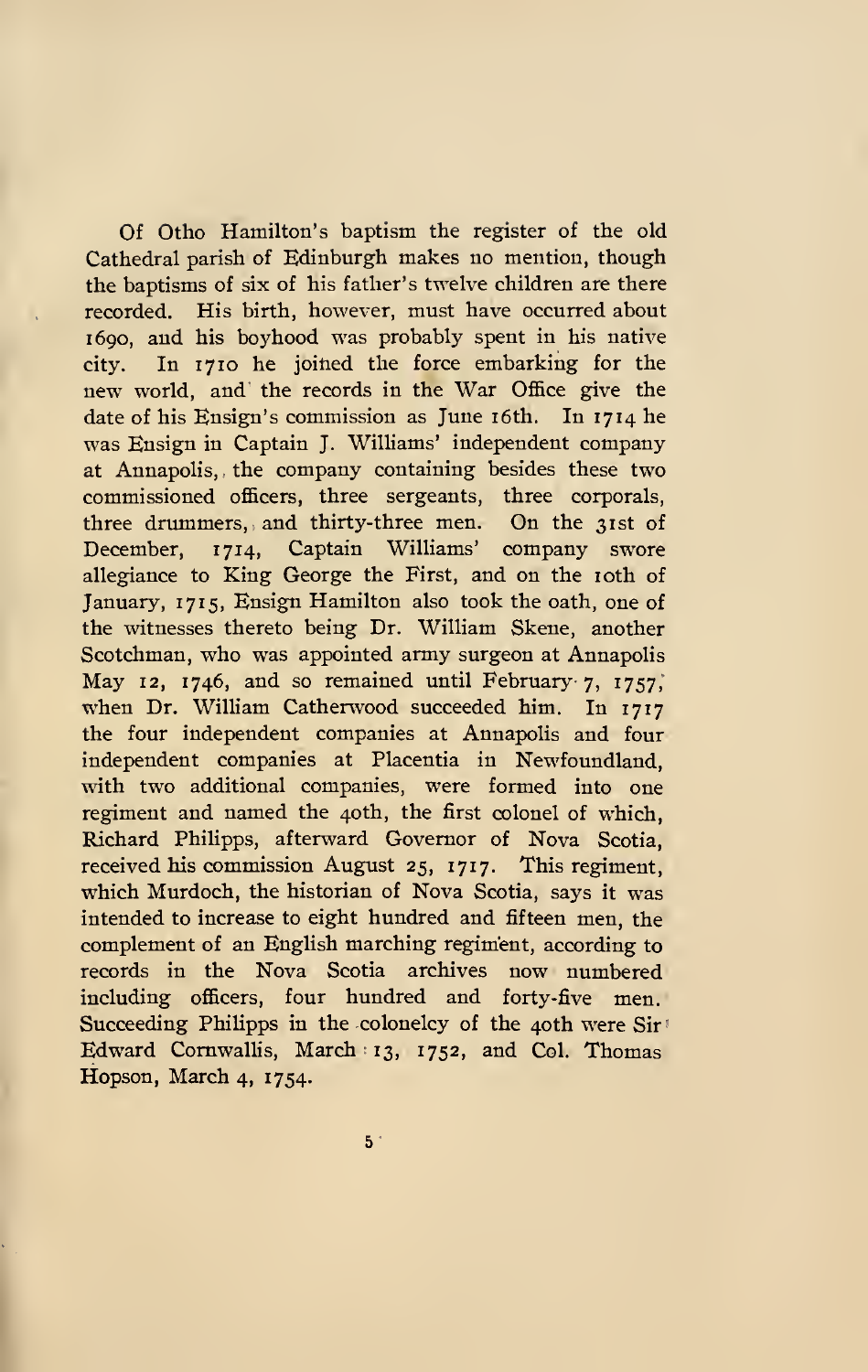The successive promotions of Otho Hamilton in the 40th were: Lieutenant, August 9, 1718 ; Capt. -Lieut., July 8, 1734 ; Captain, September 3, 1739 ; Major, January 30, 1745-6. In the Commission Books in the War Office, under date of July 8, 1734, Otho Hamilton, Esq., is appointed " Capt. -Lieut, of that company in our Regiment of Foot sometime commanded by Richard Philipps, Esq., whereof he himself is Captain."

During the nearly forty years that the little garrison town of Annapolis remained the capital and indeed the only English settlement of Nova Scotia, the Provincial documents make many casual allusions to the subject of this sketch. In Vol. 9, Nova Scotia Record Commission, under date of August 15, 1726, is an interesting letter from Otho Hamilton at Annapolis, to Governor Mascarene at Boston, sent as the writer says, by Mrs. Hamilton, his wife. The letter treats of the garrison stores, of certain Frenchmen, of Mascarene's man "Will," &c. On the 28th of July, 1727, less than two months after the accession of George the Second, the Secretary of the Nova Scotia Council, Mr. Wm. Sheriff (often spelled Shirriff), another Scotchman, probably also from the Lothians, refusing to act, Lieutenant Otho Hamilton was temporarily appointed in his place. The Council at this time consisted of the President, Lieutenant-Governor Armstrong ; Major Paul Mascarene, John Adams, a New England Trader ; the Secretary, William Sheriff ; Major Henry Cope, and William Winniett ; Otho Hamilton himself being elected thereto, October 9, 1731. In 1730 we find Lieutenant Hamilton's name as one of the sixteen witnesses to the subscription of the oath of allegiance at Annapolis, of two hundred and twenty-seven French residents in that part of the Province. May 12, 1735 he received a deed of land from Charles Vane.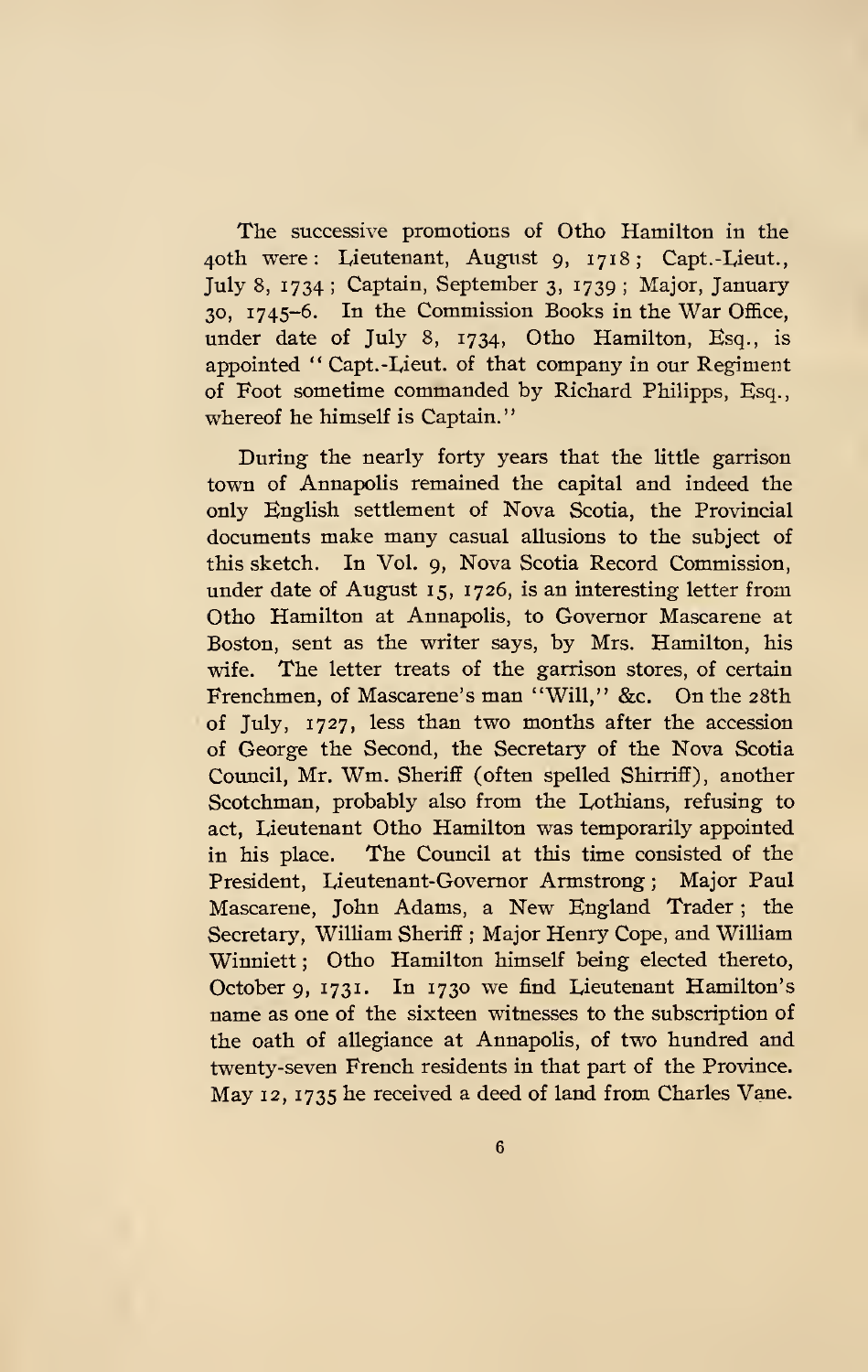In 1736, during Mr. Sheriff's absence in England, he was again acting as Secretary of the Council. April 6th of that year he received a deed of laud from John Adams, and August 30th Lieutenant-Governor Armstrong assigned a thousand acres of land on the north side of the Basin of Minas to Otho Hamilton, John Hamilton, and thirty other gentlemen. The same date the two Hamiltons and thirtyfour others received a grant of fifty thousand acres at Chignecto, Norwich, &c, which was escheated, as was also the former grant, in 1760. In 1738, Lieut. Otho received a grant of three acres, two roods, and thirty-one perches of marsh land, bounding on Allen's River. August 15th of that year he received three lots, June 17, 1739, ten lots, and July 18, 1739 one lot of land, at Annapolis.

December 7, 1739, the day after the suicide of Lieutenant-Governor Armstrong, Captain Hamilton was acting with the other members of the Council, Adams, Skene, Sheriff, Amherst, and Slater, in a meeting held in the house of the President of the Council, John Adams. The 28th of March, 1740, "having been made Captain of one of the companies at Canso, and having to go there on duty, he was appointed and sworn a Justice of the Peace throughout the province." A royal commission dated September 4, 1740 (the 14th year of King George II) appointed five members of the Council of New York, five of New Jersey, and five of Nova Scotia, to settle the boundaries between the Province of Massachusetts Bay, and the Colony of Rhode Island, and Captain Otho Hamilton, was one of the five appointed from Nova Scotia. Since, however, Henry Cope, one of the designated members of the Commission, was in the expedition to the West Indies, and Captain Hamilton was at Canso, Messrs. Skene, Sheriff, and Erasmus J. Philipps, the other Nova members, left Annapolis for New England on this mission,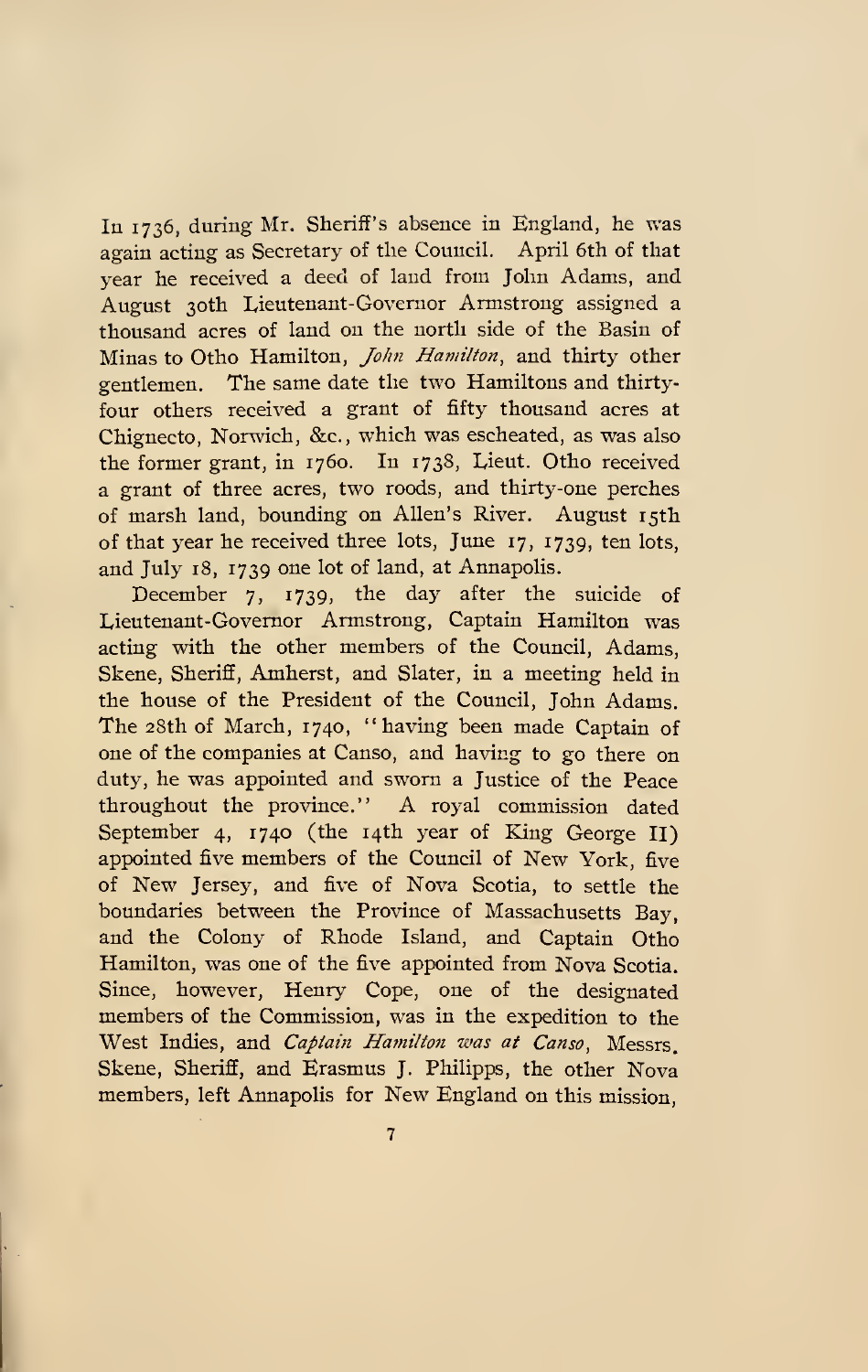in April, without them. How long Captain Hamilton remained at Canso we do not know, but in <sup>1744</sup> he could not have been there, for on the 13th of May of that year, soon after the beginning of hostilities between France and Great Britain, Monsieur Du Vivier, with <sup>a</sup> few armed vessels and about nine hundred men, regulars and militia, from Louisburg, took Canso without any resistance and reduced the place again to French authority.

In 1744, Henry Cope, Lieutenant-Governor of the town and garrison of Placentia on the northern coast of Newfoundland, died, and by a proclamation dated at St. James' the 25th of December of that year, Captain Hamilton was appointed in his place, with a salary of a hundred and eighty-two pounds, ten shillings. It is probable that he removed at once from Nova Scotia to his new post, and remained there until advanced age obliged him to withdraw from active service. The 30th of January, 1745-6, he was appointed Major of the 40th, and he so remained until 1761, when he resigned. On his retirement from the regiment Major Hamilton must have received the army rank of Lieutenant-Colonel, for in the Calendar of Home Office Papers in the War Office (Reign of George III October 25, 1760-1765, Vol. 20, in the Public Record Office, London) there is a letter from Mr. Townsend to the Earl of Egremont, of the 24th of November, 1761, enclosing an extract from Lieut.-Col. Hamilton, Lieut. -Governor of Placentia, to Mr. Bullock, desiring bedding for the garrison at Placentia. Mr. Hamilton's will was made at Waterford, Ireland, August 23, 1768, and the 26th of February, 1770, he died there, still holding the position of Lieutenant-Governor of Placentia in Newfoundland. In this position he was immediately followed by Major Joseph Goreham.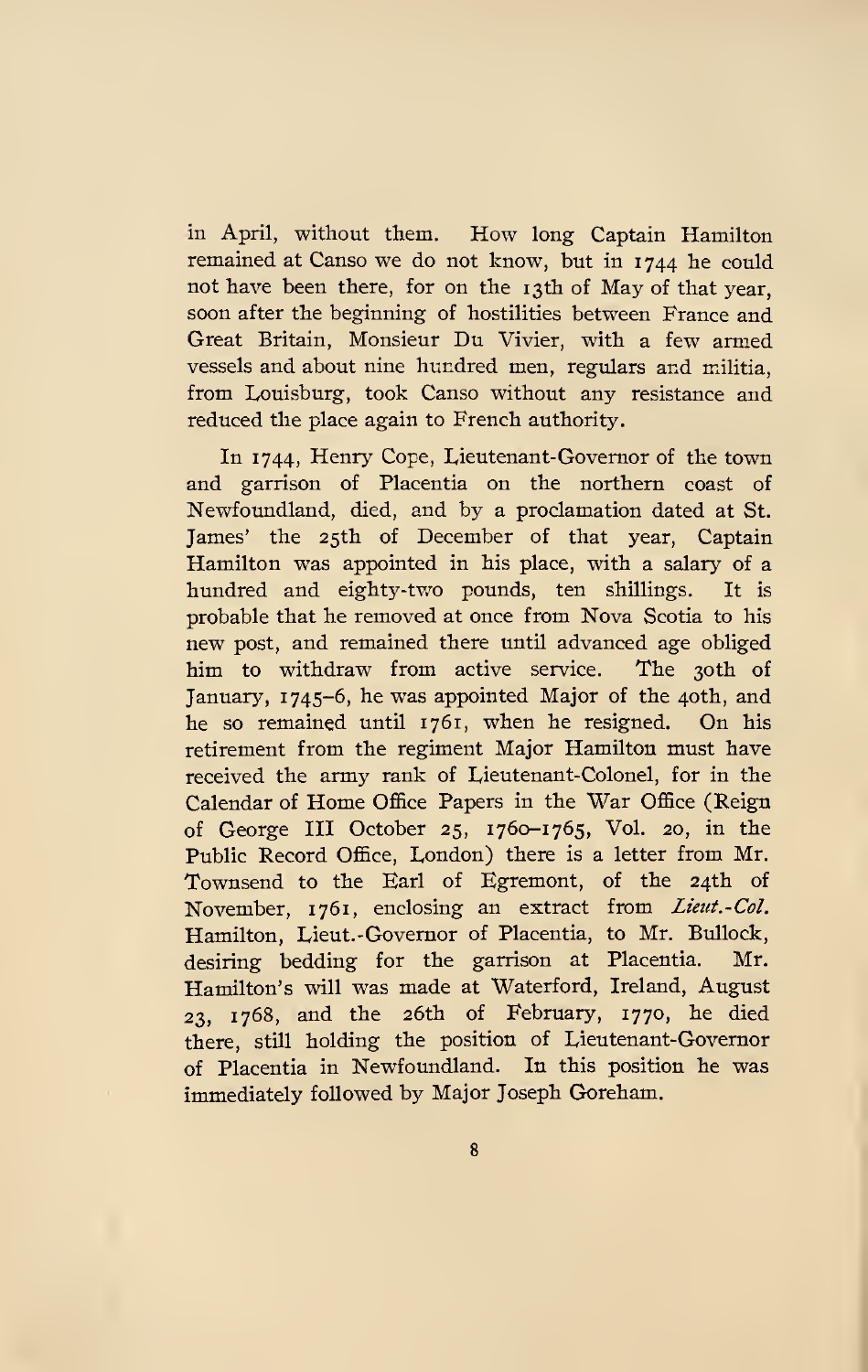Of the life of the people at Annapolis in those early years, before the government was transferred to Halifax, we know almost nothing in detail. They had more or less communication with Boston, but they were very remote, and for society they must have been thrown almost entirely on themselves. The facts of Nova Scotia history are generally pretty well known, but the story of that little garrison in the new world and the people who composed the society of the "upper" and "lower" town of Annapolis, between 1710 and 1749, remains yet to be told. Undoubtedly Major Otho Hamilton married at Annapolis, but who his wife was or when she died, we have so far no means whatever of knowing. In his will as we shall see, Mr. Hamilton remembers his wife's sister Mrs. Anne Skene, and as we review the names of the people in the Annapolis garrison it seems almost impossible to doubt that whatever his wife's maiden name was, she was a sister of the wife of Dr. William Skene, who probably djed at Annapolis in the year that his name disappears from the army list as surgeon of the 40th, the year 1757. Of the children of Major Hamilton and his wife we know much more, and the information we have concerning them will be given a little further on. They were only three, JOHN, OTHO, and Grizel.

In one of the grants of land above referred to, occurs the name of a John Hamilton, contemporary with Otho, who ought to receive some notice here. In March, 1734, the lieutenant-Governor commissioned "John Hamilton, gentleman," as naval officer and deputy collector for the port of Annapolis, and we have one or two subsequent notices of him in connection with the duties of the collectorship. In 1736 he was a member of the Council, but we know nothing whatever of him after this time. Who he was, however, it is not difficult to determine.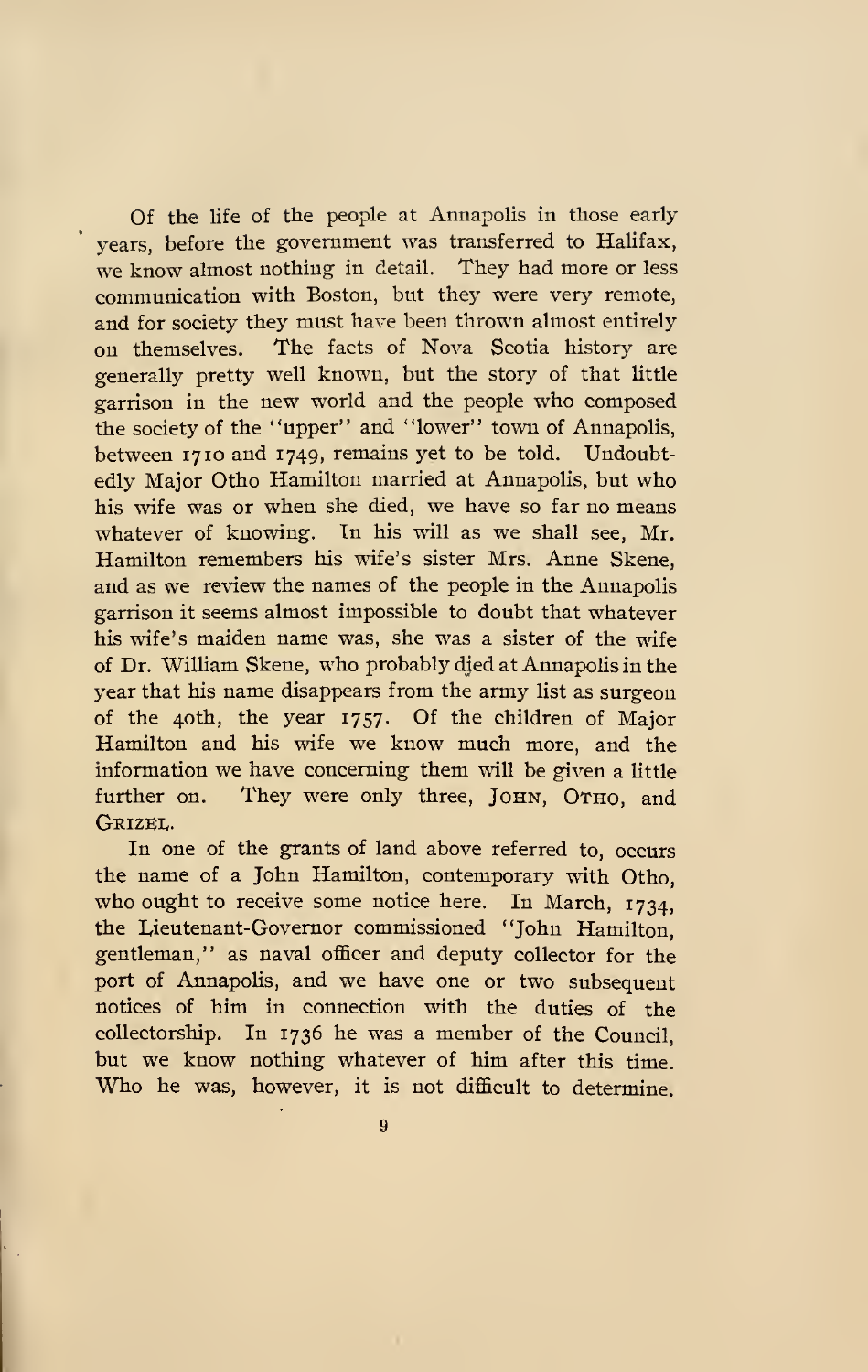Among the sons of John Hamilton of Edinburgh, founder of the Olivestob branch of the Hamiltons, and his wife Anna Elphinstone, there was an uncle of Major Otho's, named John, who held the position of Baillie of the Abbey of Holyrood, an office in the gift of the Duke of Hamilton, which seems for generations to have remained in the Hamilton family. The wife of this John Hamilton was Katherine Arbuckle, a beautiful woman, a copy of whose portrait, as well as of her husband's, is in the possession of the author of the present sketch. From references to their children obtained from abroad it seems quite certain that it was their second son John, a first cousin of Major Otho's, who was appointed naval officer and collector of the port of Annapolis in 1736.

Copy of a record in the Public Record Office of Ireland, entitled :

#### WILL OF OTHO HAMILTON. 1770, PREROGATIVE COURT

In the name of God Amen <sup>I</sup> Otho Hamilton of the City of Waterford Esq Lieutenant-Governor of the Town and Garrison of Placentia in His Majesty's Island of Newfoundland being of perfect mind memory and understanding calling to mind the mortality of my body and that it is appointed for all men once to die Do make and Ordain this my last Will and Testament in manner following that is to say First and principally <sup>I</sup> give and commit my Soul into the hands of Almighty God that gave it and my body <sup>I</sup> desire may be buried by my Executors hereinafter named in <sup>a</sup> Christian like and decent manner not doubting but at the general Resurrection <sup>I</sup> shall receive the same again by the mighty power of God And as touching all such worldly Estate and substance wherewith it hath pleased God to bless me in this life <sup>I</sup> give devise and dispose of the same in manner following that is to say <sup>I</sup> leave and bequeath unto my Daughter in Daw Mary Hamilton Wife of my Son Captain John Hamilton late of the Fortieth Regiment the Sum of One Hundred pounds sterl. as <sup>a</sup> mark of my Gratitude for her Care and Kindness to me when <sup>I</sup>was taken ill on my Journey from Cork to Waterford <sup>I</sup> leave and bequeath unto my good friend Charles Gould Esq of the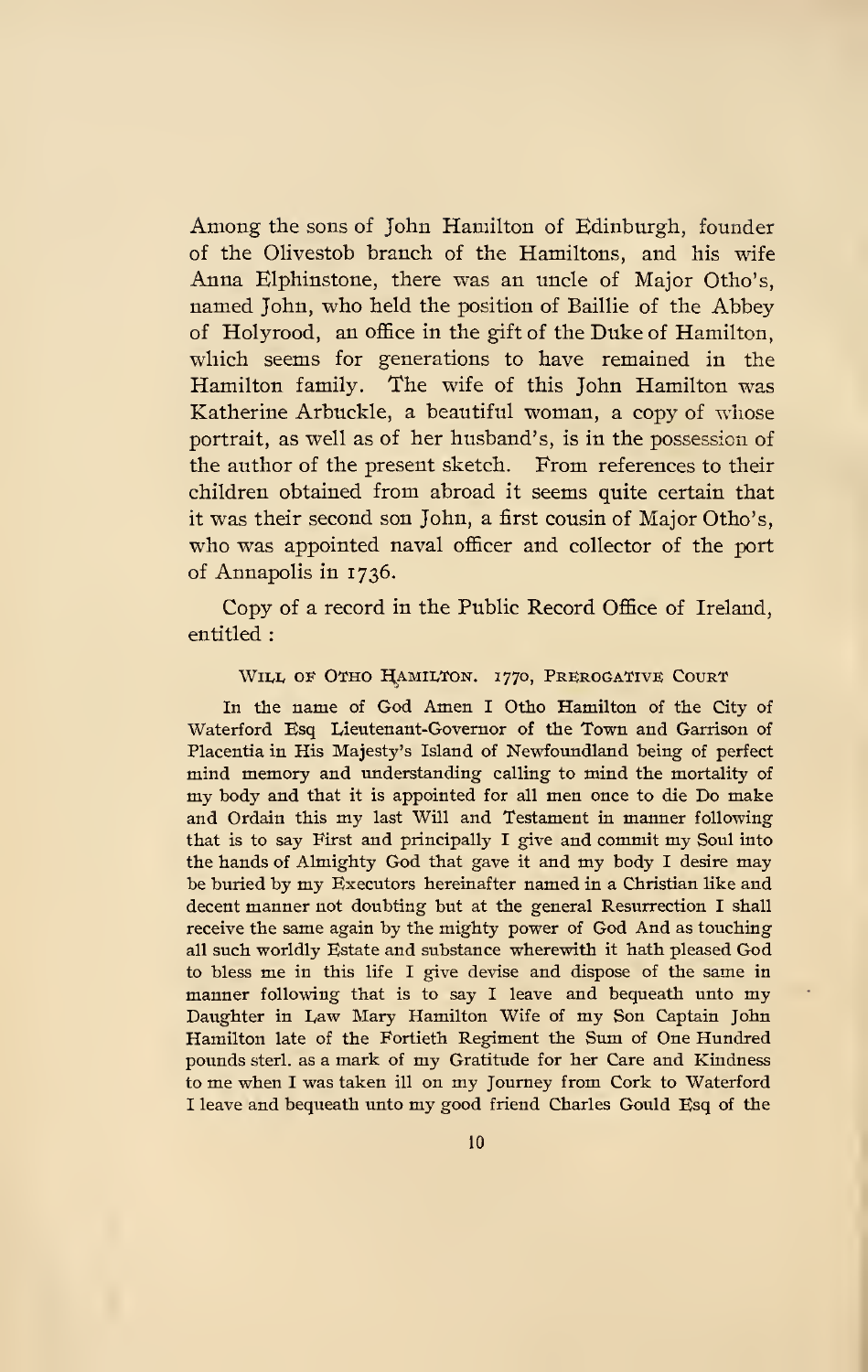Horse Guards the Sum of One Hundred pounds sterl. lawful money of Great Britain <sup>I</sup> give to my servant Cassar his freedom and <sup>I</sup> leave and bequeath unto him the Sum of Ten pounds sterl. lawful money of Great Britain and whereas the Pension of Mrs. Ann Skene my Wife's Sister is not sufficient for her support <sup>I</sup> do therefore leave and bequeath unto her One Annuity or yearly sum of Ten pounds sterl. for and during her natural life and no longer and to be paid to her by two even and equal half yearly payments by my Executors hereinafter named that is to say on every first day of May and first day of November the first payment to be made and begin on such of the said days as shall happen next after my Decease And I do hereby charge my personal Estate and fortune with the Payment of the sd. Annuity of Ten pounds to the said Ann Skene during her natural life as aforesaid And <sup>I</sup> will and direct that all the rest residue and remainder of all my real and personal Estate Goods Chatties and Effects of what nature or kind soever whereof <sup>I</sup> am now seised or possessed or whereof <sup>I</sup> shall dye seised possessed or any way intitled unto (after paymt. of my just Debts funeral Expenses and the several Legacies hereinbefore bequeathed) shall be divided into four equal shares or parts thereof unto my Eldest Son John Hamilton to and for his sole use and benefit And <sup>I</sup> give leave devise and bequeath unto my Son Major Otho Hamilton of the said fortieth Regiment one other share or part thereof to and for his own proper use and benefit And <sup>I</sup> give leave devise and bequeath the other remaining share or part thereof unto my said Two Sons John Hamilton and Otho Hamilton in trust that they and the Survrs. of them & the Executors and Administrators of such Survrs. shall pay apply and dispose of the yearly Interest Income & produce thereof as the same shall from time to time arise accrue or be received into the proper hands of my Son in Law Richard Dawson Esqr and Grizy Dawson otherwise Hamilton his wife and the Survrs. of them and from and after the Deaths of the said Richard Dawson and Grizy his Wife and the Survrs. of them in trust that the said John & Otho Hamilton & the Survrs. of them and the Exrs. or Admrs. of such Survrs. shall assign pay transferr and dispose of the sd. fourth remaining part or share of my sd. Estate and Effects to such of the Children of the said Grizy Dawson as shall be then living in such shares manner and proportions as the sd. Richard and Grizy Dawson or the Survrs. of them shall by Deed Will or Writing executed in the presence of two or more credible Witnesses limit or appoint the same And in default thereof then unto and among all and every the Childn. of the sd. Grizy Dawson as shall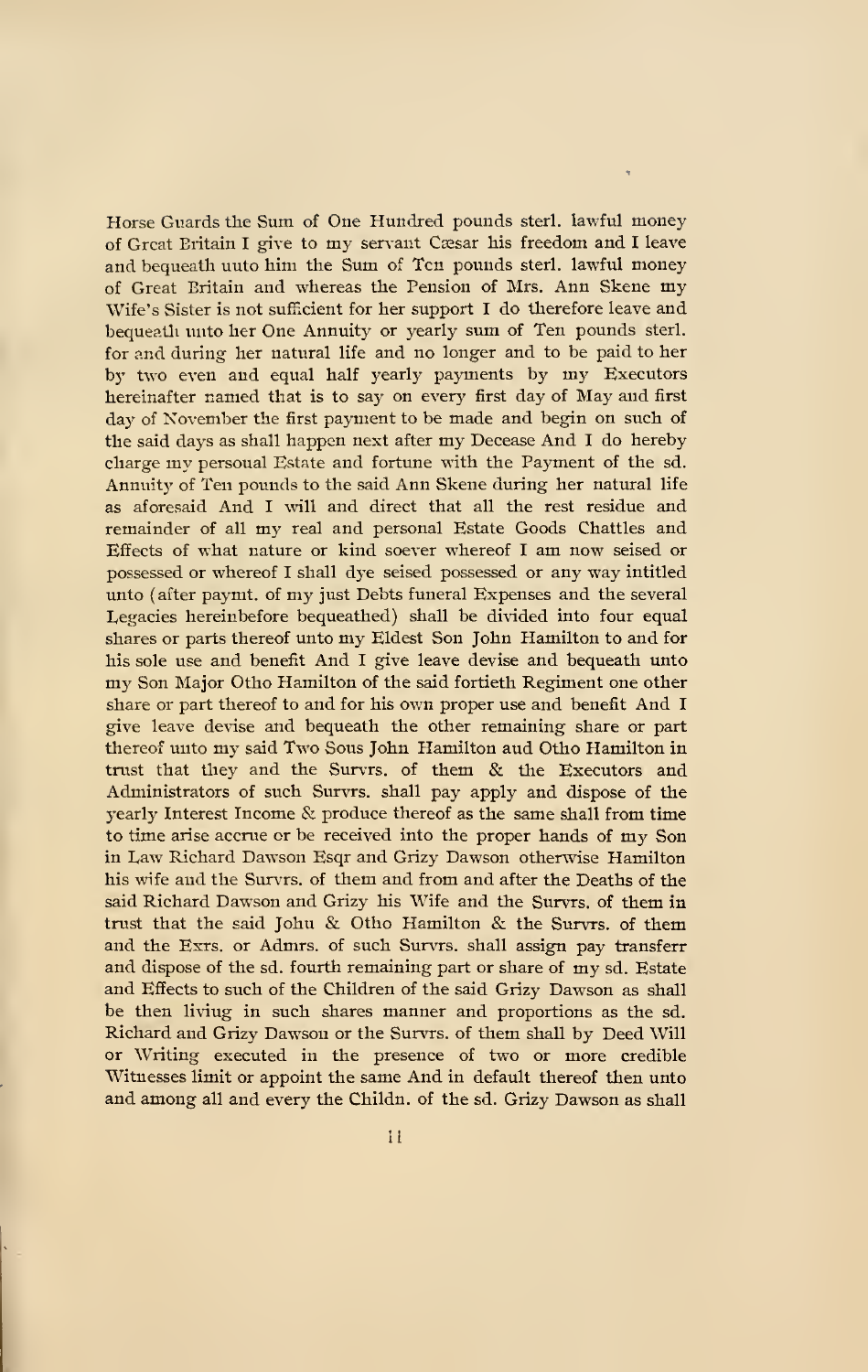be living at the time of the death of the Survrs. of them the sd. Richard and Grizy Dawson to be equally divided between them if more than one share and share alike and if but one Child to go to such only Child Provided always nevertheless that in Case the sd. Grizy Dawson shall have no Child or Childn. living at the time of her Decease then I will and direct that from and after the Death of the Survrs. of them the sd. Richd. and Grizy Dawson the sd. fourth part of my sd. Estate and Effects shall go to and be equally divided between my sd. two Sons John Hamilton and Otho Hamilton share and share alike And in Case of their Deaths <sup>I</sup> will that the one moiety or half thereof shall go to the Issue of my sd. Son Otho Hamilton and the other moiety or half thereof unto my three Grantlsons Otho William and Thos. Hamilton (sons of the sd. John Hamilton) to and for their sole use and benefit And <sup>I</sup> Do hereby nominate constitute & appoint my sd. Sons John and Otho Hamilton and the said Charles Gould Exrs. of this my last will and Testamt. and Do revoke all former Will and Wills by me made In Witness whereof <sup>I</sup> have hereunto set my Hand and Seal and do declare and publish this my last Will and Testament this Twenty-Third day of August in the year of our Lord One thousand and seven hundred and sixty-eight.

| Signed Sealed published and Declared by the)                     |  |
|------------------------------------------------------------------|--|
| sd. Otho Hamilton as and for his last                            |  |
| Will and Testamt. in presence of us who                          |  |
| in his presence and in the presence of $\}$ Otho Hamilton [seal] |  |
| each other and at his request have                               |  |
| subscribed our names as Witnesses                                |  |
| hereunto                                                         |  |
| John Roberts                                                     |  |
| -                                                                |  |

Patt Mooney Theo Cooke

Whereas <sup>I</sup> Otho Hamilton Lieutenant Governor of the Town and Garrison of Placentia in His Majesty's Island of Newfoundland and now of the City of Waterford Esqr did in and by my last Will and Testament in Writing hereunto annexed bearing date the twentythird Day of August Instant leave and bequeath unto my Son Major Otho Hamilton of the Fortieth Regiment one fourth part or share of my Estate and fortune as therein mentioned for his own use and benefit And Whereas <sup>I</sup> have since executed unto my said Son Otho Hamilton one Bond or Obligation bearing Date the twenty fifth day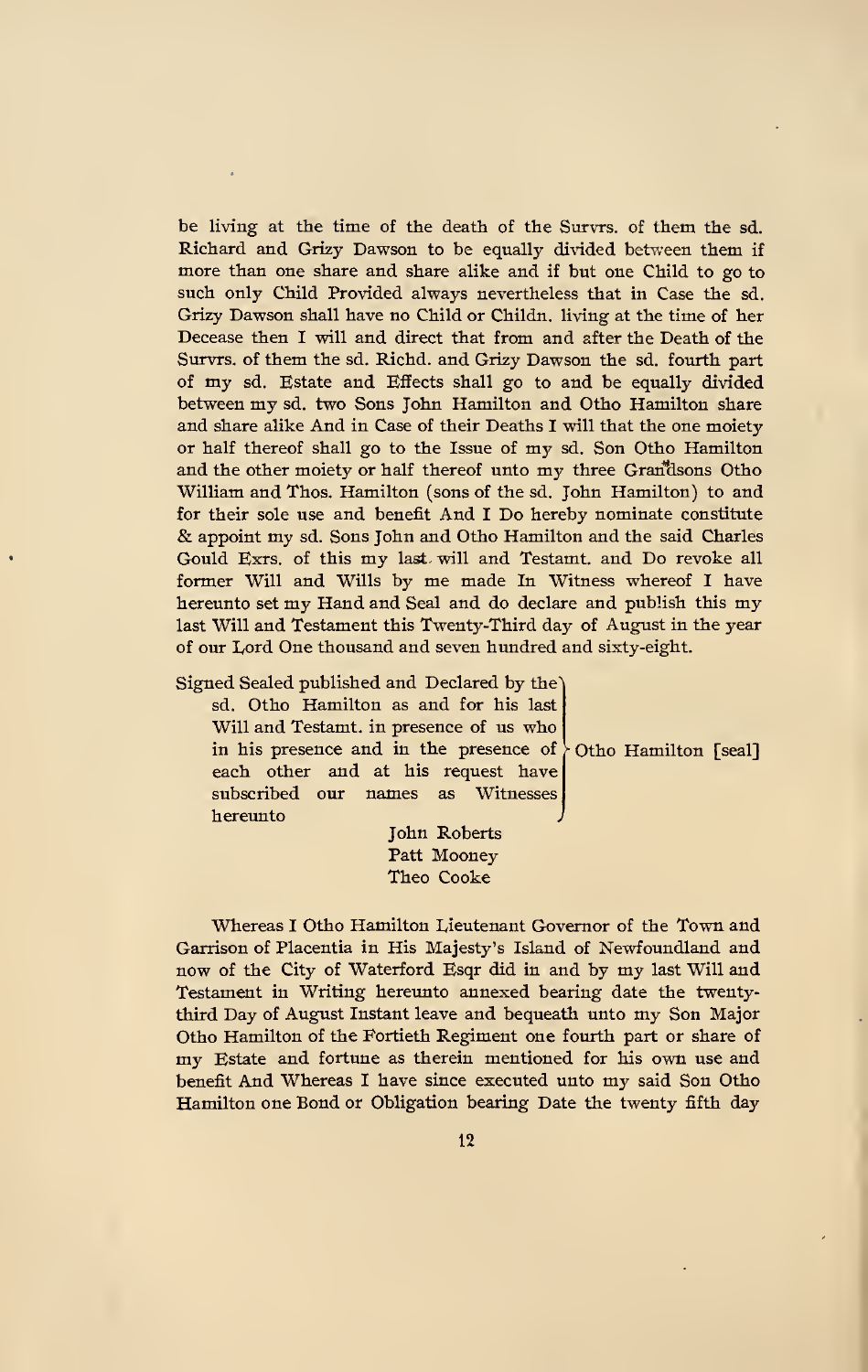of August Instant of the Penalty of Two Thousand four Hundred Pounds sterl. conditioned for the Payment of the Sum of One Thousand Two Hundred pounds sterl. to the said Otho Hamilton on the day of my Death Now I Do by this my Writing (which I Do Declare to be <sup>a</sup> Codicil to my said will and direct to be taken as part thereof) will order and direct that the said Sum of One Thousand Two Hundred pounds shall be deemed and taken as part of the said fourth part or share of my said Estate and fortune so by me bequeathed to the said Otho Hamilton and shall be accordingly deducted thereout In Witness whereof <sup>I</sup> have hereunto set my Hand and Seal this Twenty Sixth Day of August in the year of Our Lord One thousand seven hundred and sixty eight.

Signed sealed published and declared by the said Otho Hamilton as and for a Codicil to his last Will and Testament in presence Otho Hamilton [seal] of us who in his presence and in the presence of each other have subscribed our Names as Witnesses hereunto

> John Roberts Patt Mooney Theo Cooke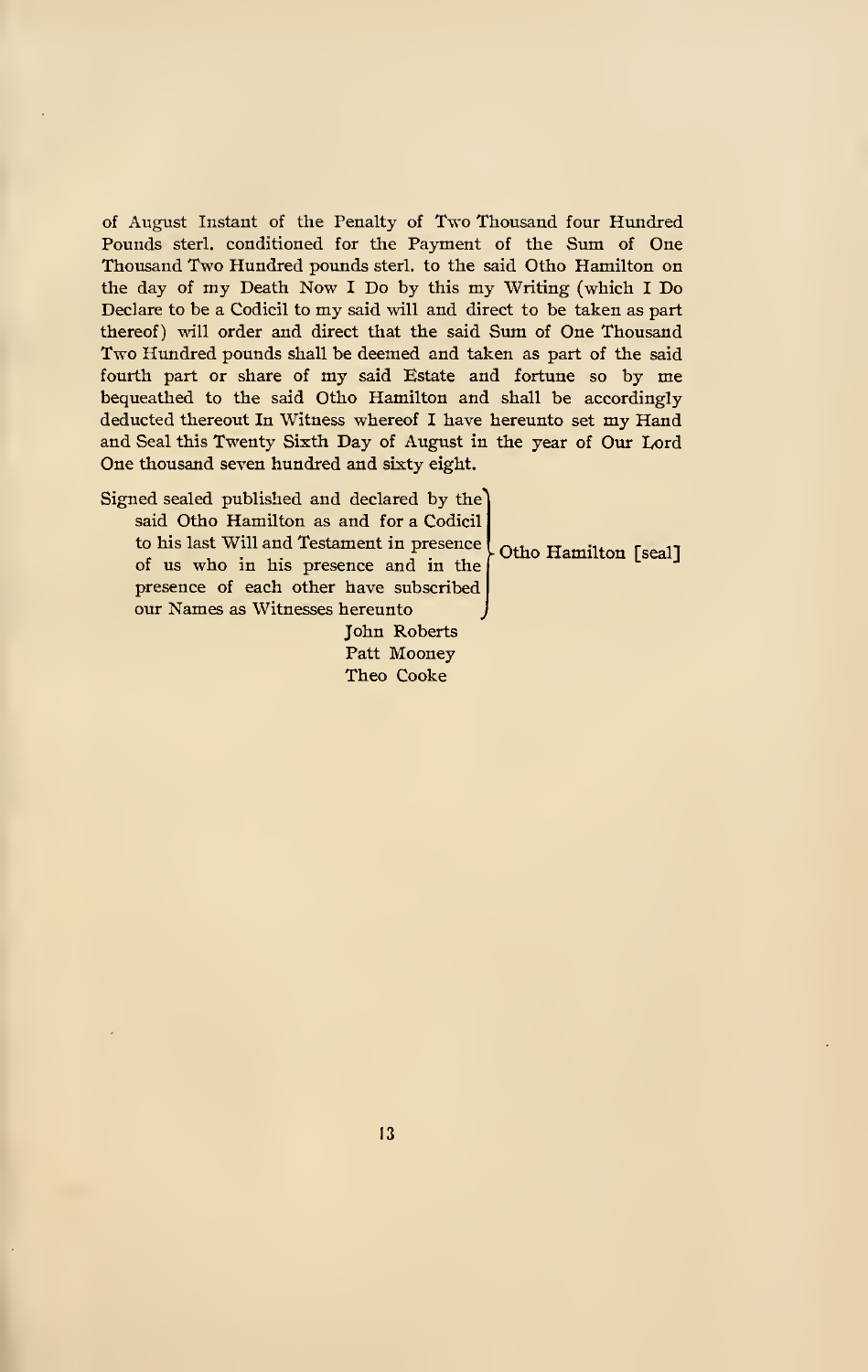Captain John Hamilton, eldest son of Lieut. -Colonel Otho Hamilton was probably born at Annapolis about 1724, and received his Ensign's commission about 1742. The first printed Army List is of the year 1754, and the manuscript records in the War Office have not so far been searched for Captain Hamilton's first and second commissions. He was, however, Lieutenant, in 1749, and his Captain's commission dates from March 27, 1753. In the army list for 1754 he appears as Captain, Dr. William Skene as surgeon, Rev. George Thomson or Thompson as chaplain, and another John Hamilton as quartermaster. In the army list for 1755 John Handfield, whose commission is dated October 15, 1754, is Major, John and Otho Hamilton (the commission of the latter is dated June 26, 1754) are Captains, a younger John Handheld, whose commission bears date February 12, 1755, is Ensign, and a John Hamilton, Jr.; appointed February 26, 1755, is quartermaster. The latter ceased to be quartermaster in 1756.

April 23, 1740, John Hamilton, probably Major Otho's son, was sworn in Assistant Secretary of the Council, and the 15th of August, 1752, while still a lieutenant, a young widower, he married (2) at Annapolis, Mary Handheld, a daughter of Captain, afterward Major, John Handheld, who was actively concerned in the removal of the Acadians from Annapolis ; Captain Handfield himself, in the absence of a garrison chaplain, performing the ceremony. On the 27th of November (old style, December 8th new style) 1749, some three hundred Micmac Indians surprised Lieutenant Hamilton and eighteen men, who had been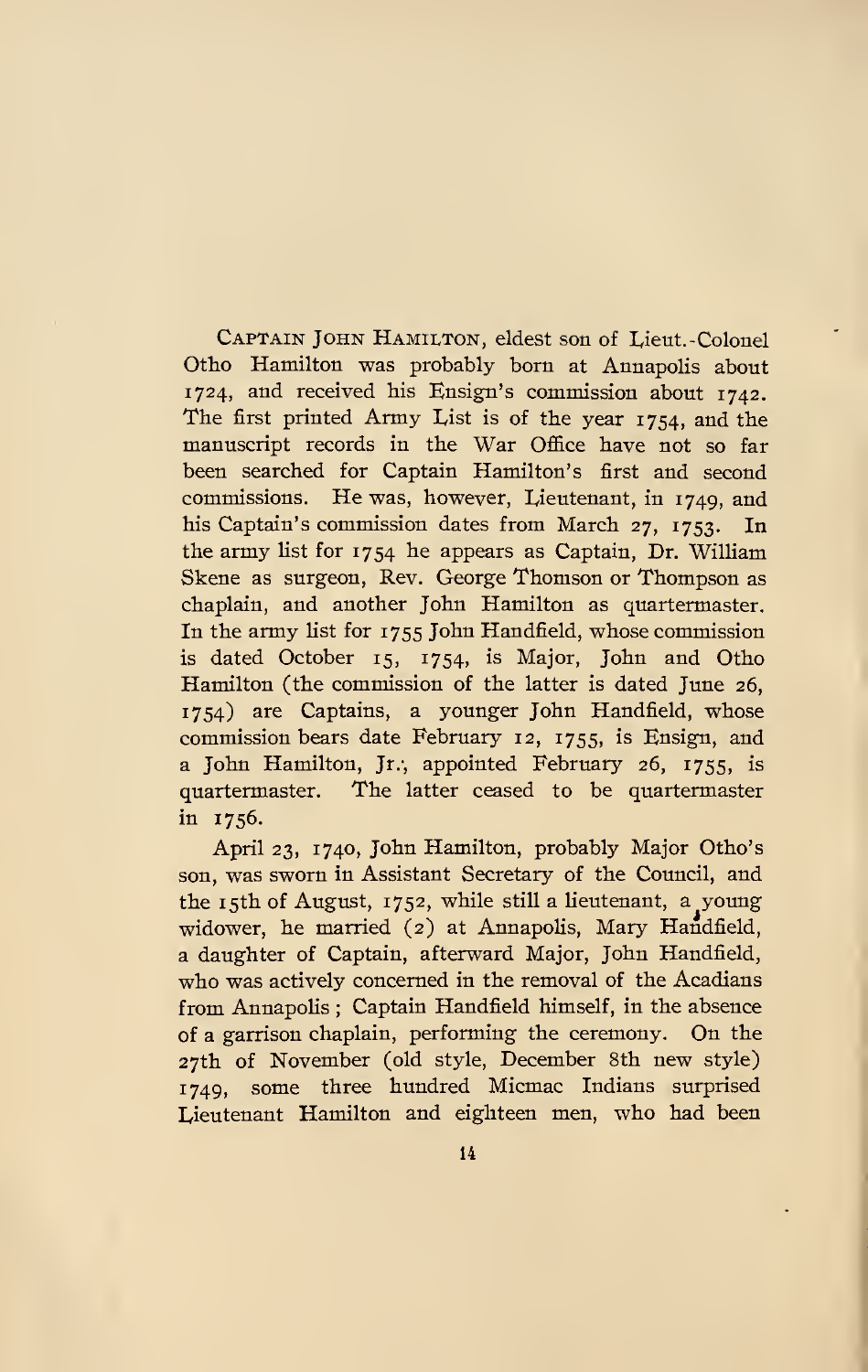detached by Captain Handfield at his fort at Minas, made the whole party prisoners and took them to Quebec, where they remained as prisoners until some time in the autumn of 1751. Then they were ransomed by the payment of a certain sum of money, for which Hamilton drew on Governor Cornwallis. While he was a prisoner at Quebec, Lieutenant Hamilton became acquainted with the notorious Abbe Le Loutre, Vicar General of the Bishop of Quebec, a bitter enemy to England's rule in Acadia, and in 1754, Abbe Le Loutre desiring for some reason at the time to conciliate the English, used lieutenant Hamilton as a channel of intercourse between himself and the government. In a letter to Charles Lawrence, Lieutenant-Governor and President of the Council, dated Aug 27, 1754, Le Eoutre writes : "I have had the honor of being acquainted with Captain Hamilton for several years. He knows my way of thinking, and the real desire I feel for the continuance of the good harmony that exists between our sovereigns. He wrote to me some time ago from Port Royal, and informed me that he would come to our neighborhood (Bean Sejour) and propose a reconciliation between our savages and the English. Since his arrival at Fort Lawrence, of which he advised me, he was pleased to accept the invitation to dinner which <sup>I</sup> then gave him on our part. It was then that we had a conversation as to the means to be employed to bring about this reconciliation. He wrote to you on the subject, Sir, and you have since given your orders to Mr. Hussey, who commands at Fort Lawrence," &c, &c. (N. S. Archives, Record Commission, B. 215.) This letter was read at a meeting of the Council held at the Governor's house at Annapolis on Monday, September 9, 1754, at which there were present Lieut. Gov. Lawrence, Benjamin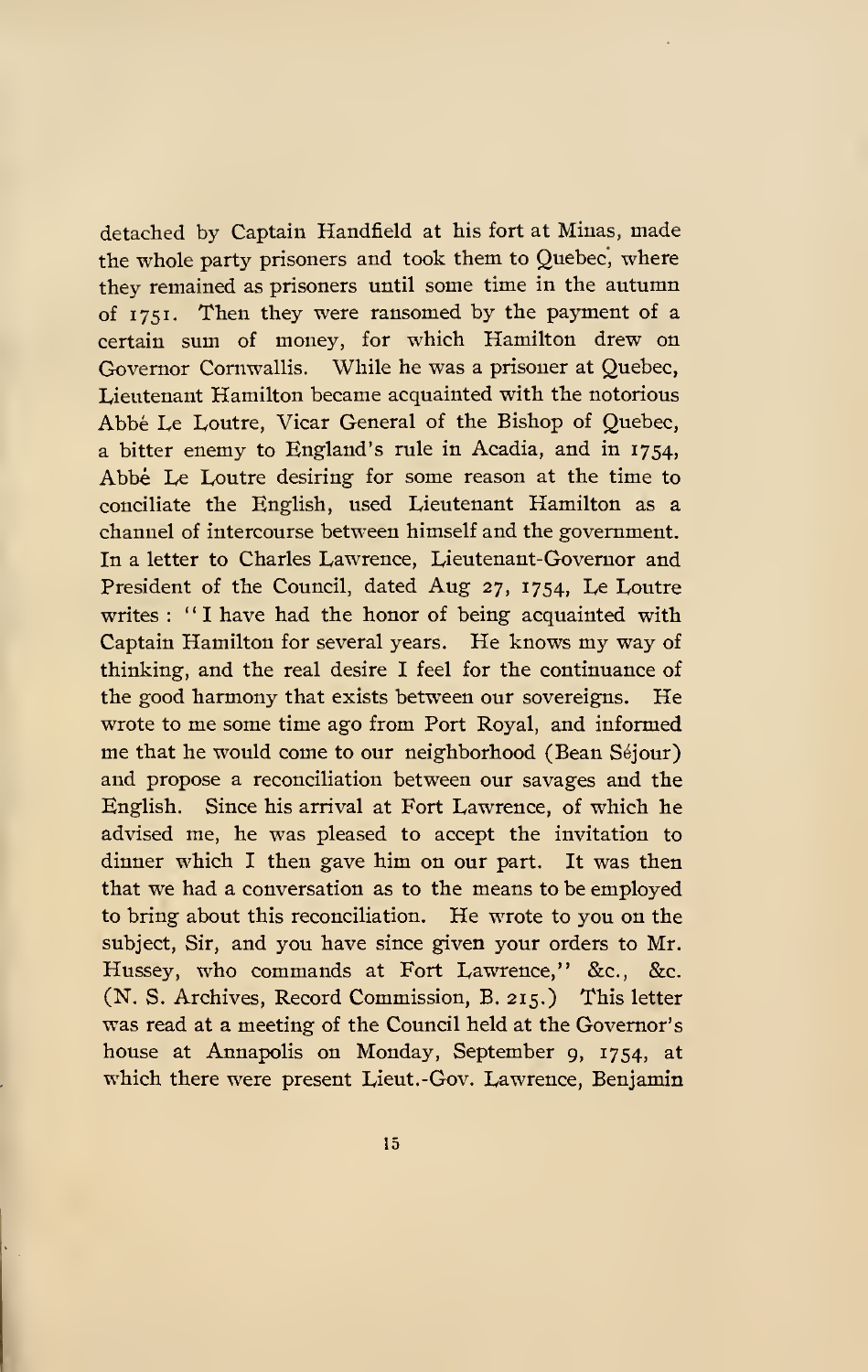Green, John Collier, William Cotterell, and Robert Monckton.

The 27th of March, 1753, Lieutenant Hamilton received his Captain's commission, and in 1766 he retired from the army, so in 1767 and thereafter, his name is absent from the army lists. There was another John Hamilton, who received his Ensign's commission in the 40th, on the 28th of June, 1755, and his Lieutenancy, the 28th of February, 1761, and who also disappears from the army list as an officer of the 40th in 1766. Whether he was a son of the John Hamilton, naval officer, or who he was we cannot now tell. As we have seen, Captain John Hamilton married at Annapolis in 1752, seven months before he received his Captain's commission, Mary Handfield, and in his father's will made August 23, 1768, he is referred to as Captain John Hamilton, late of the 40th, and his wife Mary and their children, Otho, William, and Thomas Hamilton, are all mentioned. Captain Hamilton died before 1802, probably in Waterford, Ireland, and Anderson says in 1827, that some of his descendants were then living in Cumberland, England. His wife Mary, as we learn from her father's will, died sometime between July, 1766, and January, 1773. Major Handfield, who became Lieut. -Col. of the 40th, also died in Ireland, in 1788.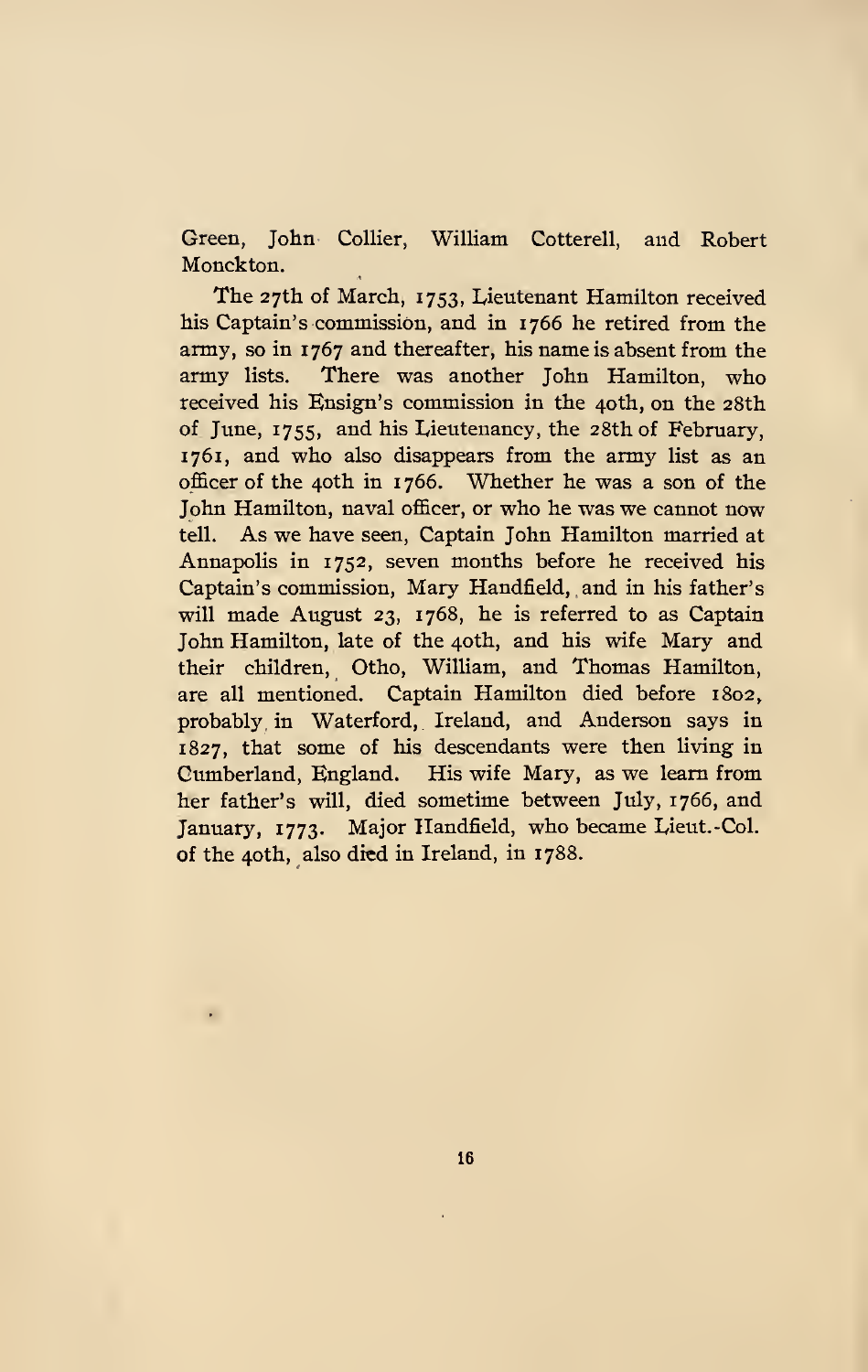Lieutenant-Colonel Otho Hamilton, 2nd. The life of Lieutenant- Colonel Otho Hamilton, 2nd, second son of the Lieut. -Governor of Placentia is much better known to us than that of his older brother John. He was probably born at Annapolis about 1726, and his Ensign's commission in the 40th was obtained May 25, 1744. He was made Lieutenant October 24, 1747, Captain-Lieutenant March 27, 1753, Captain June 26, 1754, Major, November io, 1761. December 14, 1770, he was transferred to the 59th as Lieutenant-Colonel, his successor in the Majority of the 40th being James Grant. In 1802 (February 5th) when he made his will, he was Barrack Master of Romford, Essex, England. His death occurred in 1811.

Lieut. -Col. Otho, 2nd, married in Ireland, October 21, 1768, Catherine Elizabeth Clement Hawtrey, probably sister of the Rev. Ralph Hawtrey, of Waterford, whose name is conspicuous in his will. By his marriage he had two children, Col. Sir Ralph Hamilton, Kt., whose record will be found further on, and Grizel Ann Hamilton, who was never married.

July 20, 1752, as we learn from Nova Scotia records, Mr. Hamilton received two hundred acres of land on the east side of Chebucto Harbor, and on the 17th of May, 1764, a lot in the town of Halifax. In the Assembly, on Saturday, October 13, 1764, the House voted its thanks to Major Hamilton for the aid he had given with his troops in the repair and improvement of the road to the interior of the Province. In the Council, December 24th of that year, ' ' on behalf of himself and a considerable number of officers, gentlemen, traders, and farmers," a petition from Major Hamilton was read, "for a township of 100,000 acres on the St. John River." The record states that the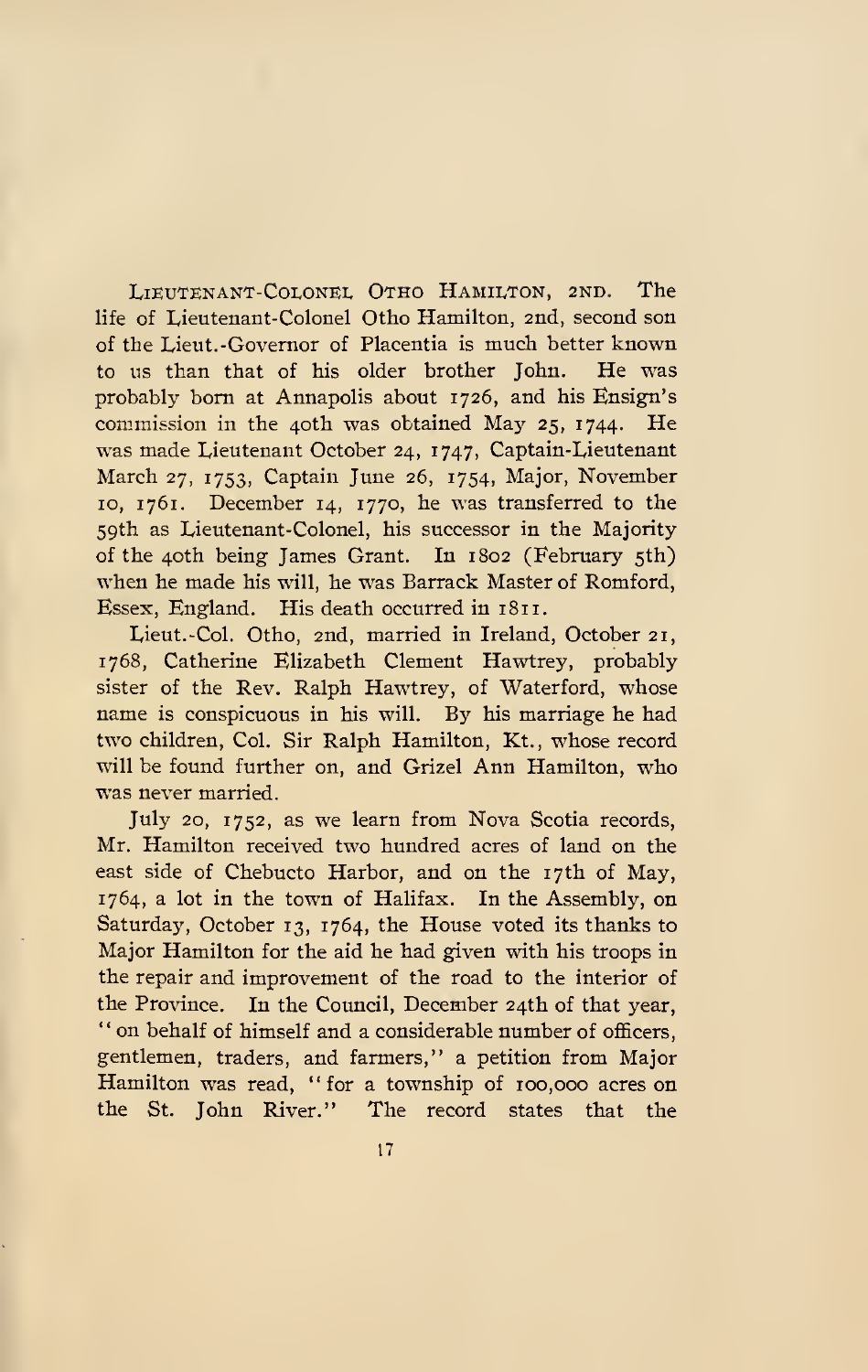petitioners were referred to the Board of Trade, and that the land meanwhile was ordered to be reserved. In this year, 1764, Hamilton was with the 40th at Halifax, in 1767-8 he was quartered at Dublin, and in 1769 at Cork. After Major Hamilton left the regiment, between 1772 and 1778, it was stationed at various places in America, in the latter year at Philadelphia. In 1774, as Colonel of the 59th, Hamilton came to the assistance of Governor Gage at Boston. Essex Institute (Mass.) Vol. 13, p. 18. In the Essex Gazette for 1774, No. 316, we find that the Governor, Thomas Gage ' ' deemed it prudent toward the end of the next month (August) to move with two companies of the 64th Regiment to guard his headquarters ; and on the 13th of Angust, 1774, the 59th Regiment under Col. Hamilton, landed from the transports in which they had arrived the day before, and encamped near the fort on the neck." Anderson, in his ''House of Hamilton,'' says : Col. Otho Hamilton "died in 1811, after an active and honourable service of half a century's continuance, principally in America, under the late Lord Amherst and General Wolfe, by whose friendship and confidence he was particularly distinguished." In his will he calls himself, "Otho Hamilton of the Parish of Saint Margaret, Westminster, in the County of Middlesex, Esquire, and now Barrack Master of Rumford in the County of Essex." His residence in London was No. 15, James Street, Westminster. His will is long and complex, but the only persons of importance to this history mentioned in it are his wife and two children, his grandson Otho William Hawtrey Hamilton, his deceased brother John, the Rev. Ralph Hawtrey of Waterford, and Col. William Browning, a near relative of his wife's. The will was proved by his widow at London (in the Prerogative Court of Canterbury, and a copy lodged in the Prerogative Court of Ireland)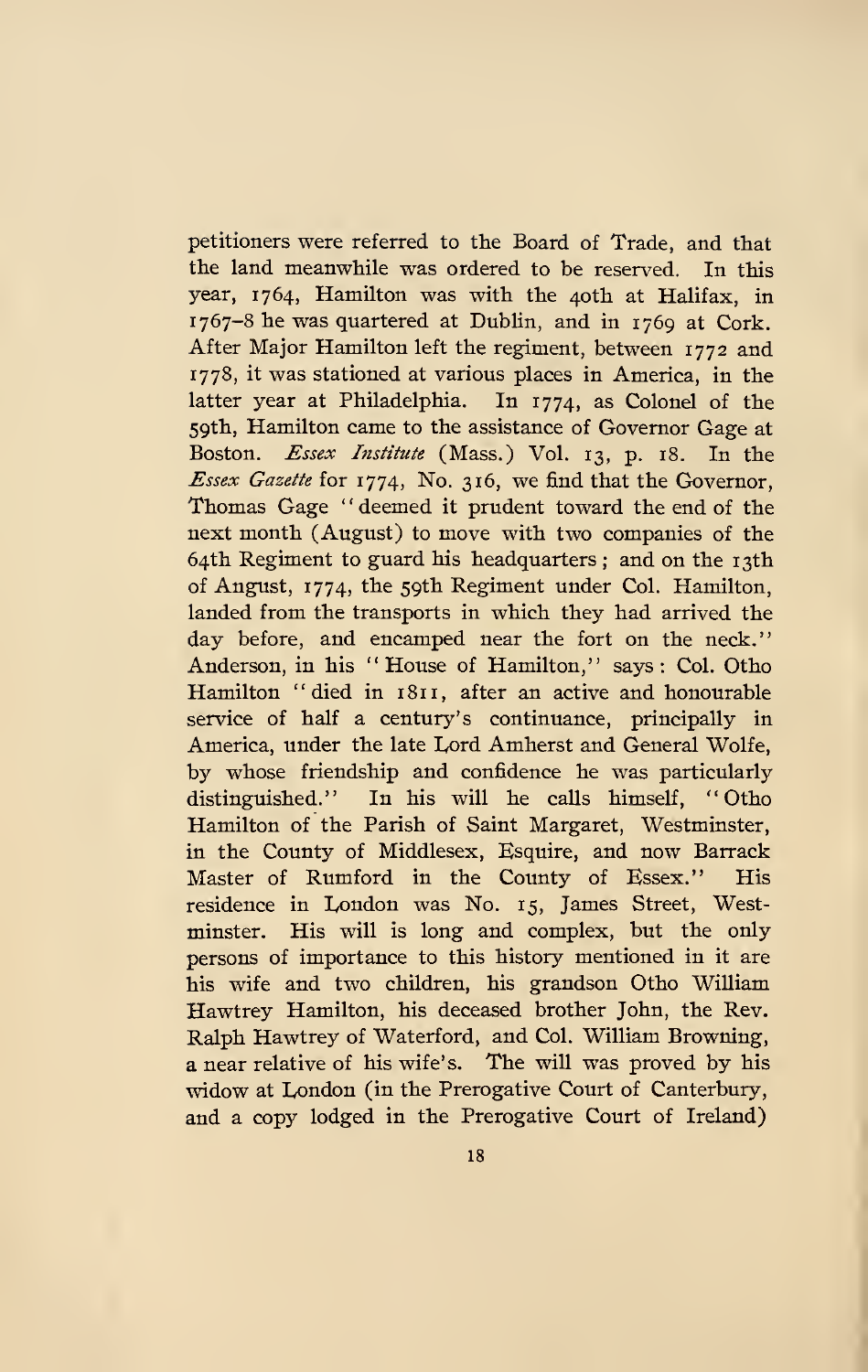April 5, 1811. For copies of both his and his father's wills, the author of this monograph is indebted to the kindness of Arthur Hill, Esq., formerly of Castle Malwood, now of Fritham Lodge, Eyndhurst, Hants.

The following extract from papers in the War Office, also kindly made by Arthur Hill, Esq., December 9, 1898, throws light on the transfer of Col. Hamilton from the 40th to the 59th Regiment in 1770 :

To His Excellency Lord Viscount Townshend, Lord Lieutenant, General and Governor General of Ireland, &c, &c.

The Memorial of Major Otho Hamilton and Captain Adam Williamson of the 40th Regiment.

His Majesty by his late Regulation having positively ordered one Field Officer to be resident, has prevented your Memorialist from making any application for leave, and during twenty-five years Service has been absent only one year from the Regiment, served the whole war in North America and the West Indies ; was wounded at at the Seige (sic) of Quebec and purchased his Majority in November 1761.

Your other Memoralist Captain Adam Williamson has been upward of sixteen years an Officer, served in North America and the West Indies from the defeat of General Braddock to the taking the Havanah ; was twice severely wounded at the Monongahela and Seige (sic) of Quebec and purchased his Company in April, 1760.

Your Memoralist begs leave to represent that Lieut.-Col. Grant being Governor of East Florida renders it impossible for him to attend the Regiment, and this case in respect to the whole army is very singular.

They flatter themselves their Characters as Men and Officers will bear the strictest scrutiny.

Your Memoralists therefore humbly hope that having had the honour to serve under Your Excellency at Quebec, that Your Excellency will be pleased to take their Service and Case into consideration and lay their memorial before His Majesty recommending them for the brevet rank of Lieut. -Collonel  $(sic)$  and Major, which Commissions His Majesty was most graciously pleased to sign for them in 1766 but were afterwards recalled.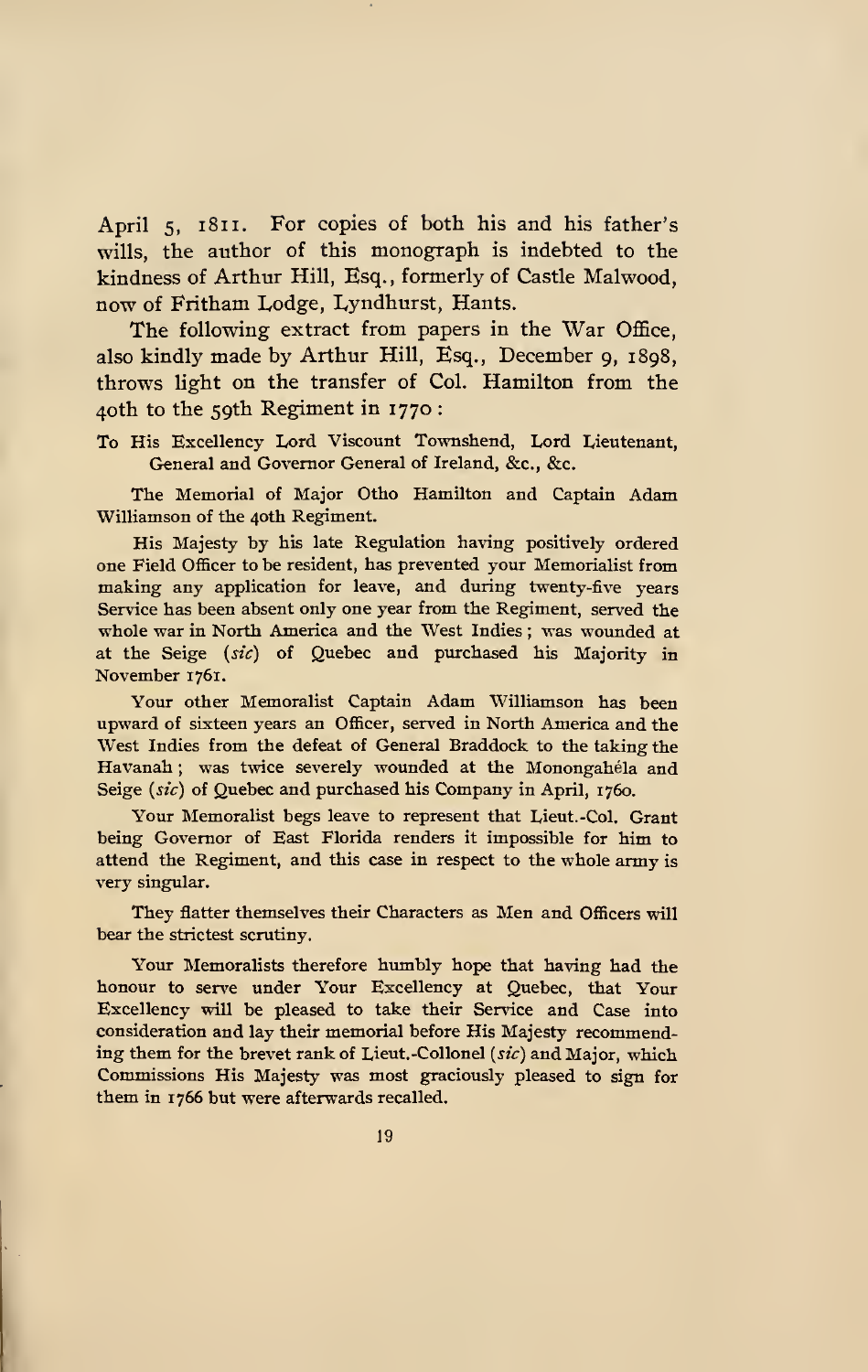Should your Memoralists be so fortunate to succeed, His Majesty's Orders would be complied with and one Field Officer constantly Resident with the Regiment.

And your Memorialists &c.

Endorsed :

Recommended by the Lord Lieutenant of Ireland and General Williamson.

(See Calendar of Home Office Papers. George III, 1770-1772. Under <sup>13</sup> Jan. 1770, Ireland. Vol. 437, No. 4. In Public Record Office, London).

Grizei, Hamilton, only daughter of Lieut.-Col. Otho of Placentia, was married to Colonel Richard Dawson, an officer in the Engineers. Colonel Dawson appears in the Army Lists as Engineer in Ordinary and Captain, March 17, 1759, Lieut.-Col. in the army, August 29, 1777, and Lieut. -Colonel in the Engineers, January 1, 1783. He was Colonel in the army, November 20, 1782. His name appears among Invalid Engineers, January i, 1783, and he must have died in 1788 or 1789, for after 1788 his name is not found in the Army Lists.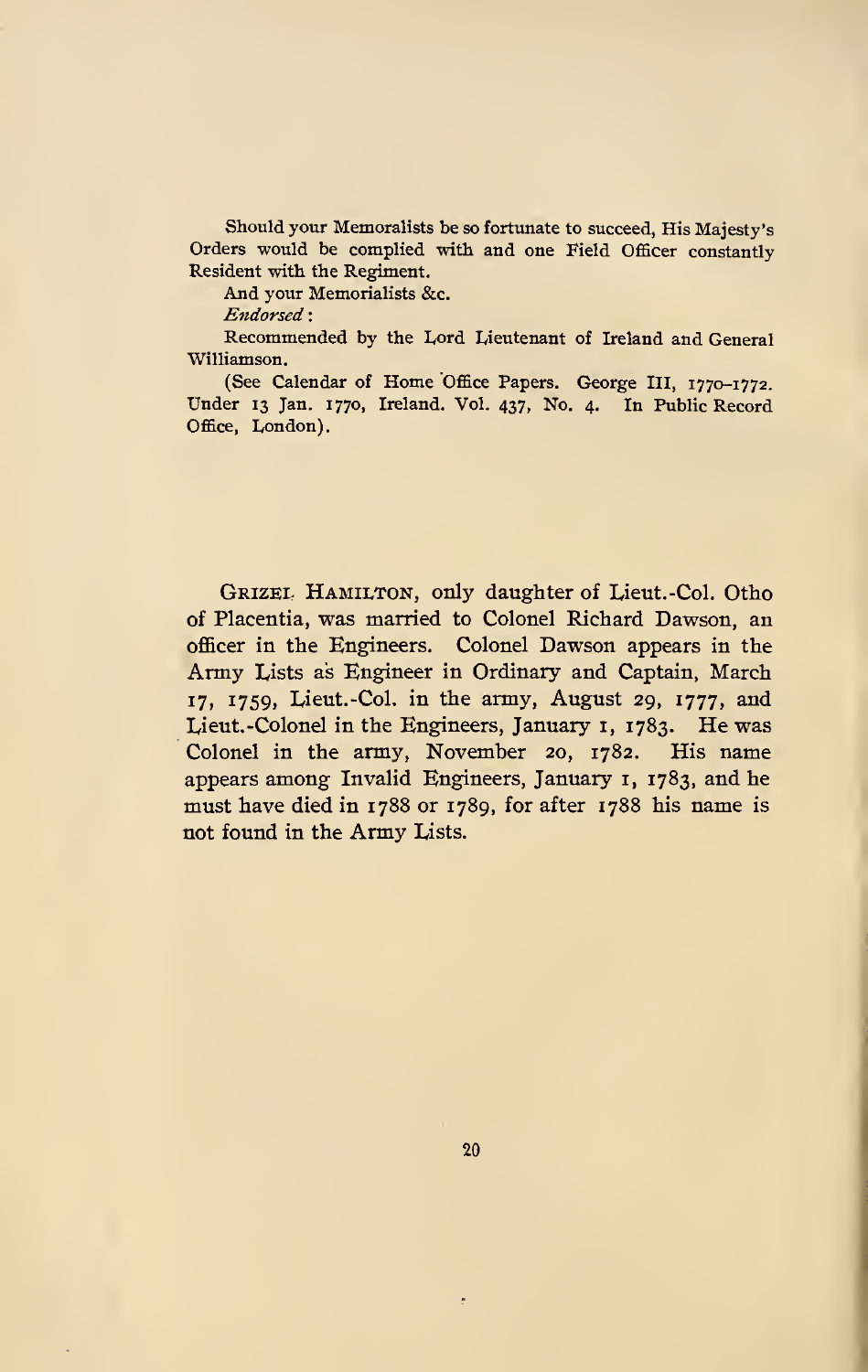SIR RALPH HAMILTON, KT., Groom of the Bedchamber to Prince William Frederick, Duke of Gloucester, only son of Lieut. -Colonel Otho Hamilton, 2nd, and his wife Catherine Elizabeth Clement Hawtrey, was born probably about 1770. He married in London, July 14, 1791, a Miss Green of James Street, and had four children :

> Otho William Hawtrey William Frederick George Burton Emma Eliza

From the Army Lists we find that Sir Ralph entered the 17th Light Dragoons as a cornet, March 31st, 1783 ; was made Captain of the 2nd Regiment of Life Guards, June 13, 1794 ; was given the army rank of Major, April 29, 1802 ; was Lieut. -Colonel of the Limerick Fencibles on the infirm list in 1819, and was commissioned Colonel of the Limerick Fencibles, August 12, of the same year. In 1830 Sir Ralph received the honour of Knighthood, and his death occurred the next year, 1831. Anderson in his history of the House of Hamilton says that Sir Ralph served abroad with the Guards on the breaking out of the French Revolutionary War in 1793, and as aid-de-camp to the Duke of Gloucester in North Holland in 1799, and that he wrote a poetical account of the campaigns of 1793, 1794. The Gentleman's Magazine for  $1831$ , on the occasion of his death has the following notice of him :

"In James Street, Buckingham Gate, June 24, 1831, Col. Sir Ralph Hamilton, Kt., of Olivestob, N. B., Groom of the Bedchamber to the Duke of Gloucester. He purchased a cornetcy in the 17th Light Dragoons in 1783, and afterwards removed to the King's Dragoon Guards. In 1789 he entered the 3rd Foot Guards, with the first brigade

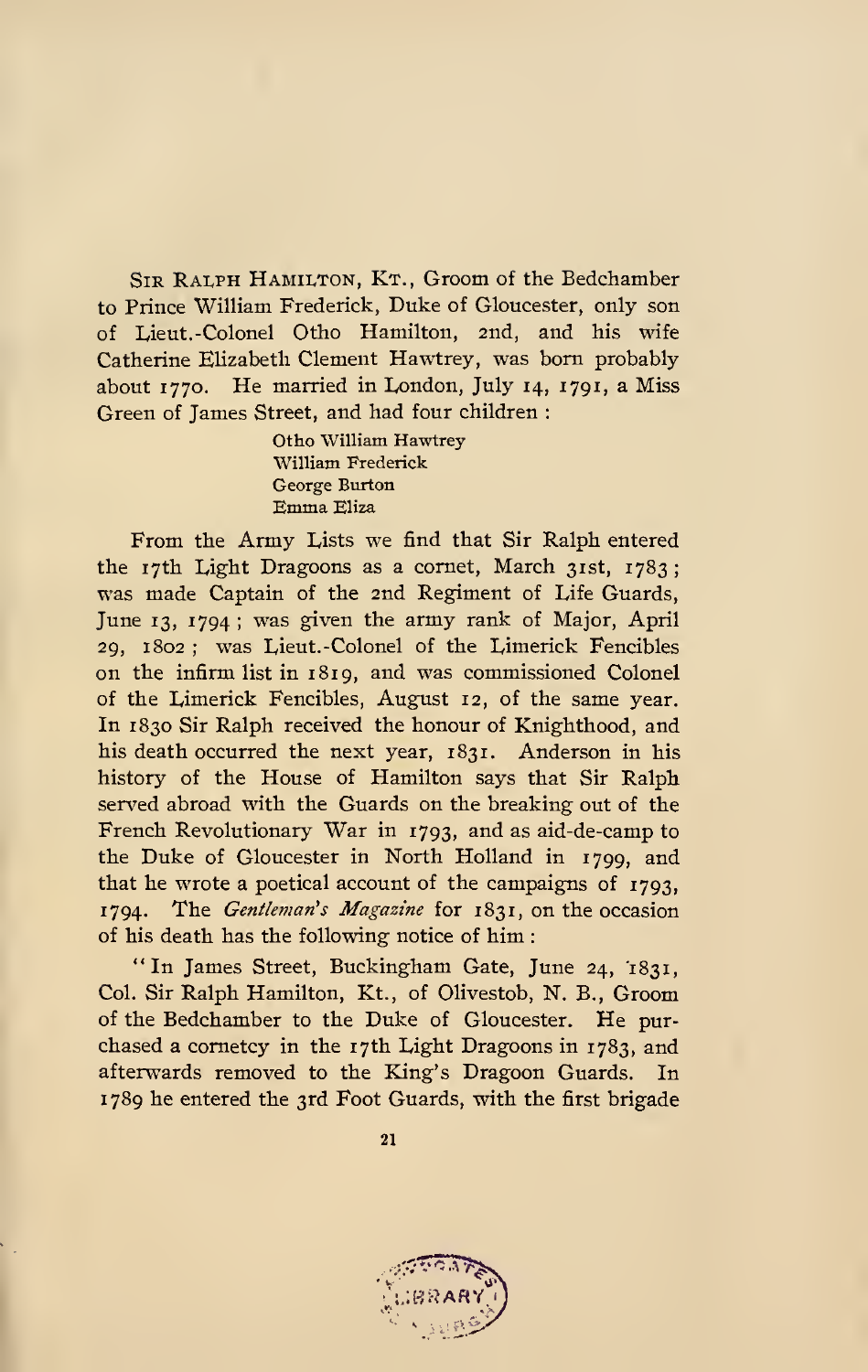of which lie served in the campaign of 1793 in the Netherlands. In 1799 he made the campaign of North Holland as Aid-de-Camp to Prince William Frederick of Gloucester, who appointed him a Groom of his Bedchamber. From the 3rd Foot Guards he exchanged into the 36th Regiment, and was afterwards Major of the 71st. He attained the rank of Colonel in 1819." None of Sir Ralph's sons seem to have entered the army.

Arms of the Olivestob Hamiltons, registered by Colonel Thomas Hamilton, in 1673 :

Gules, a martlet between three cinquefoils argent, within a bordure embattled or. Crest : An antelope's head proper, gorged and attired gules. Motto, "Invia virtuti pervia."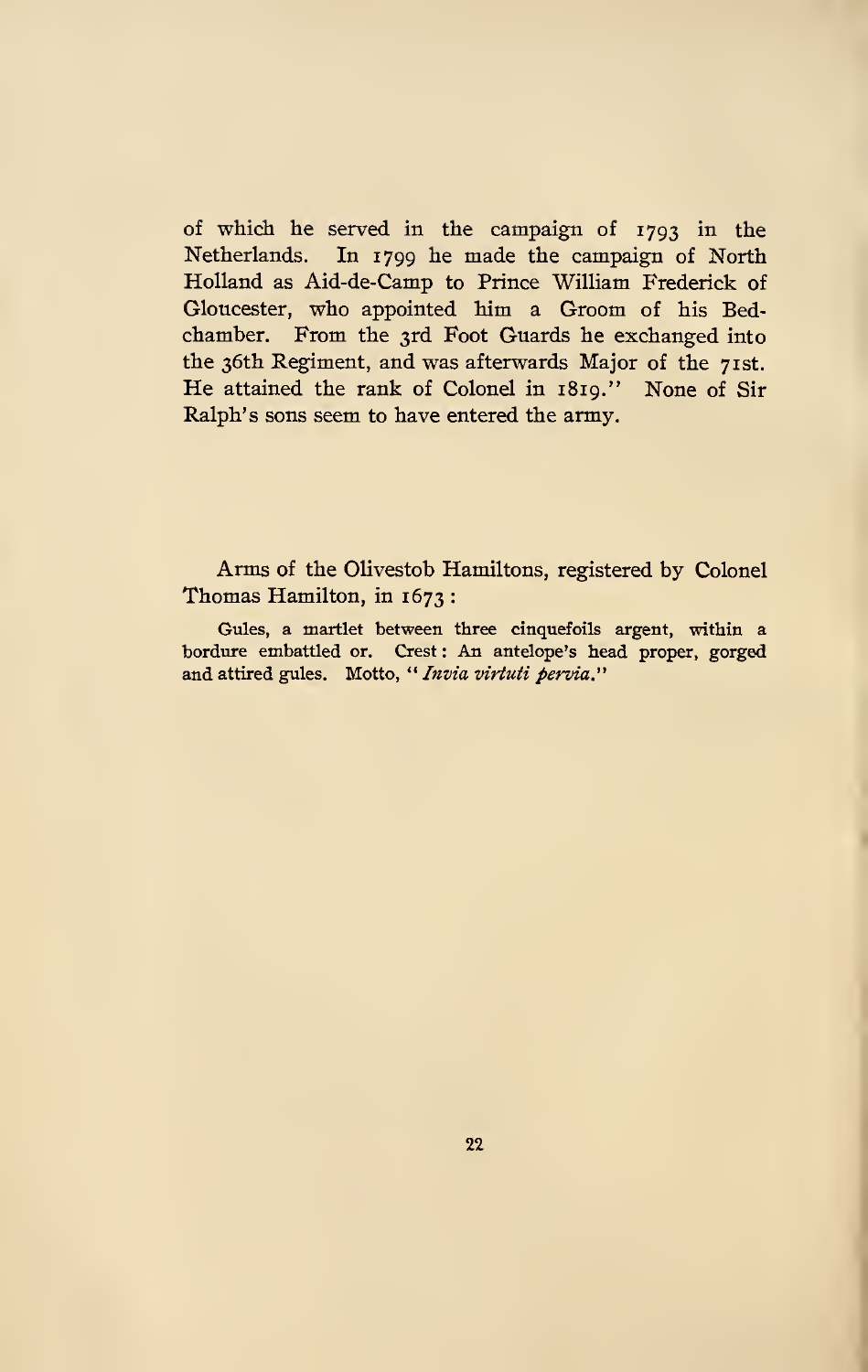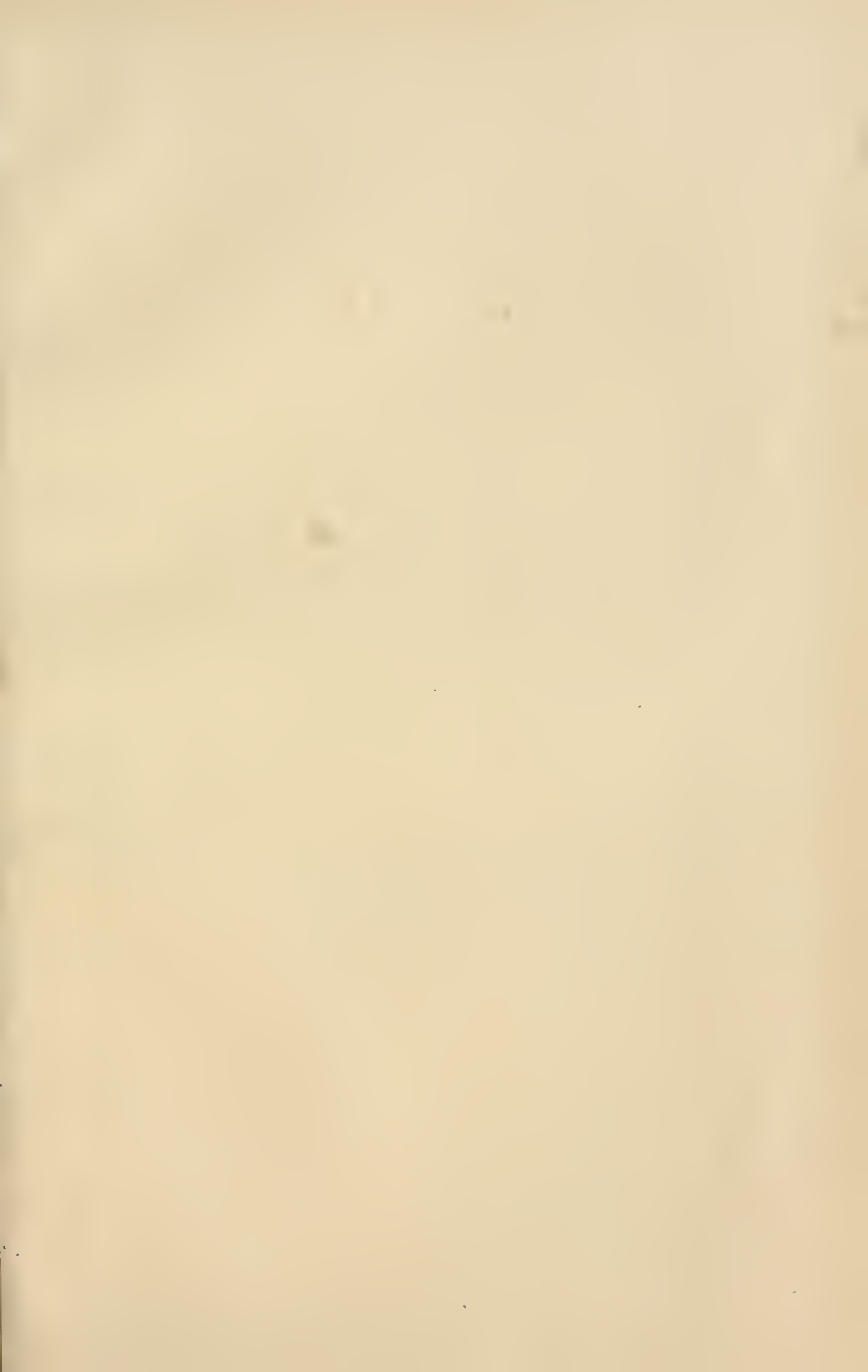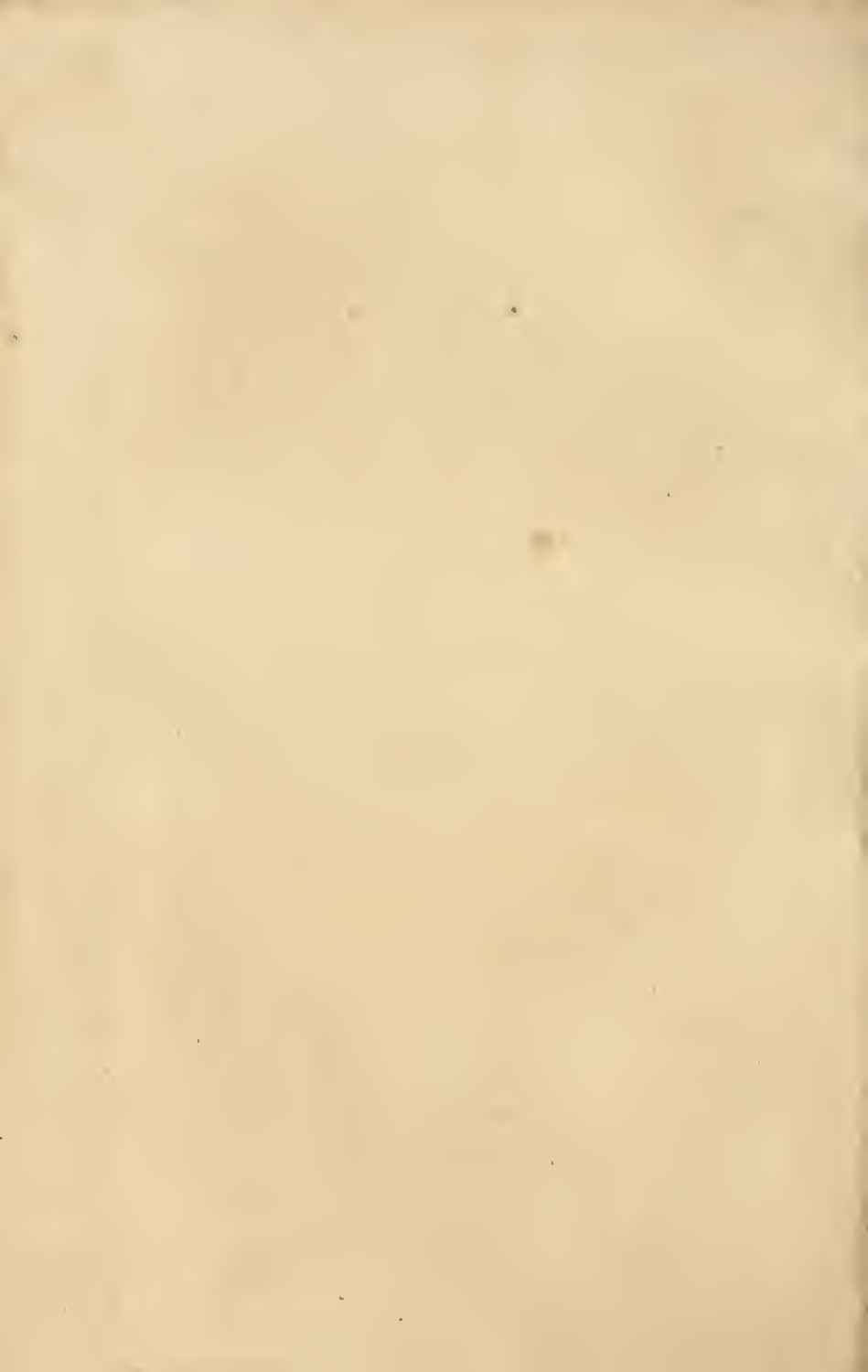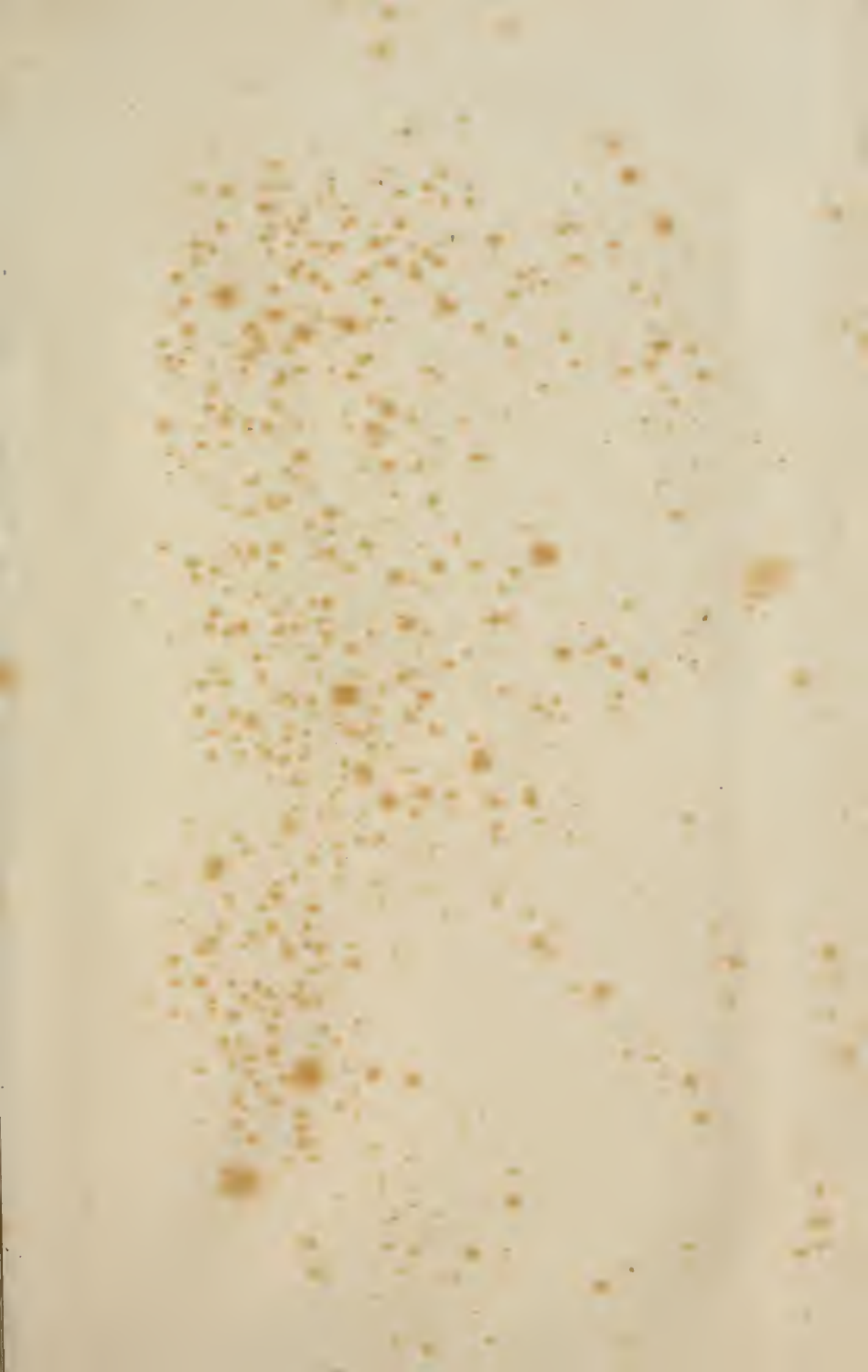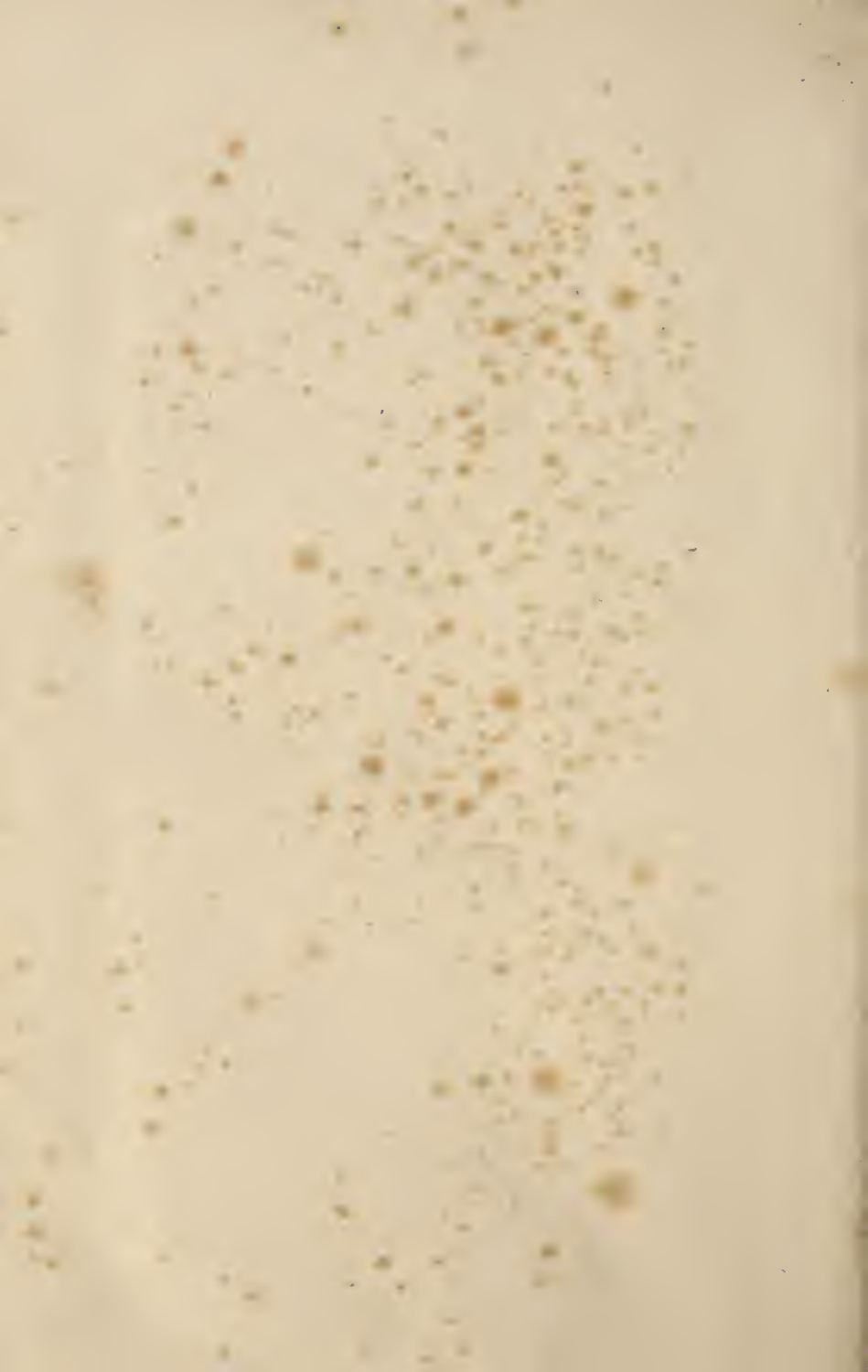